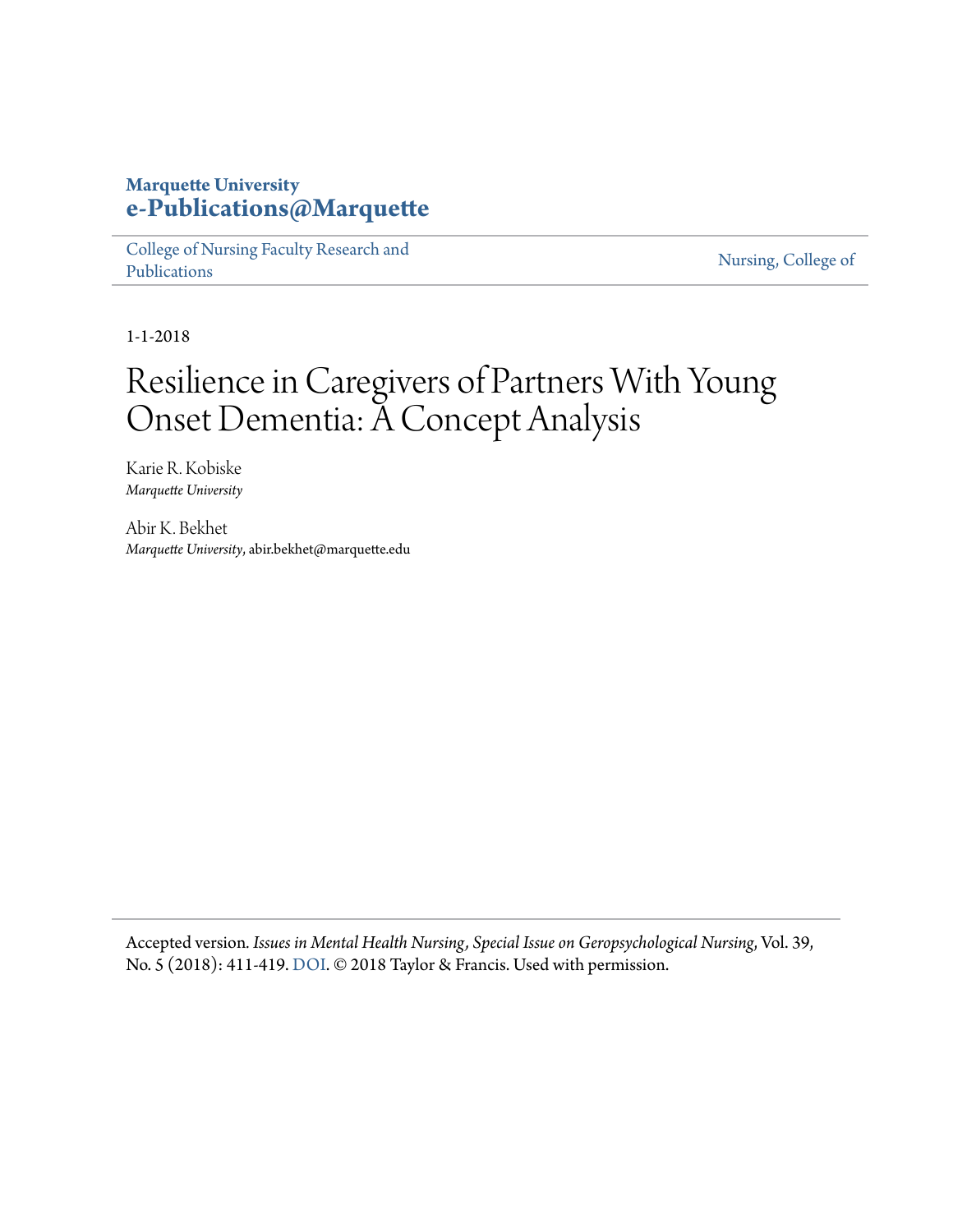**Marquette University**

# **e-Publications@Marquette**

# *Nursing Faculty Research and Publications/College of Nursing*

*This paper is NOT THE PUBLISHED VERSION;* **but the author's final, peer-reviewed manuscript.** The published version may be accessed by following the link in th citation below.

*Issues in Mental Health Nursing*, Vol. 39, No. 5 (2018): 411-419. [DOI.](https://doi.org/10.1080/01612840.2017.1400625) This article is © Taylor and Francis and permission has been granted for this version to appear in [e-Publications@Marquette.](http://epublications.marquette.edu/) Taylor and Francis does not grant permission for this article to be further copied/distributed or hosted elsewhere without the express permission from Taylor and Francis.

# Resilience in Caregivers of Partners With Young Onset Dementia: A Concept Analysis

Karie R. Kobiske College of Nursing, Marquette University, Milwaukee, WI Abir K. Bekhet College of Nursing, Marquette University, Milwaukee, WI

# ABSTRACT

Introduction: Over 200,000 Americans diagnosed with young onset dementia (YOD), dementia diagnosed prior to age 65, are cared for by family members. This can be costly to caregivers' physical and psychological health. Some adapt well to the caregiver role and are said to be resilient. Aim/Question: This paper builds on current understanding of the concept of resilience and applies this to caregivers of partners diagnosed with YOD. Method: Concept analysis. Results: Resilient caregivers exhibit attributes including determination, flexibility, positive thinking, self-efficacy, resourcefulness, social support and spirituality. Discussion: YOD affects caregiver's health. Much research has been done on interventions for dementia caregivers. These interventions do not necessarily meet the needs of YOD caregivers as they do not account for dynamics in the family. By recognizing what is resiliency in YOD caregivers, interventions can be developed that focus on characteristics that build these attributes. Implications for Practice: Understanding the concept of resilience related to caregiving for a partner diagnosed with YOD allows for future development, measurement, and evaluation of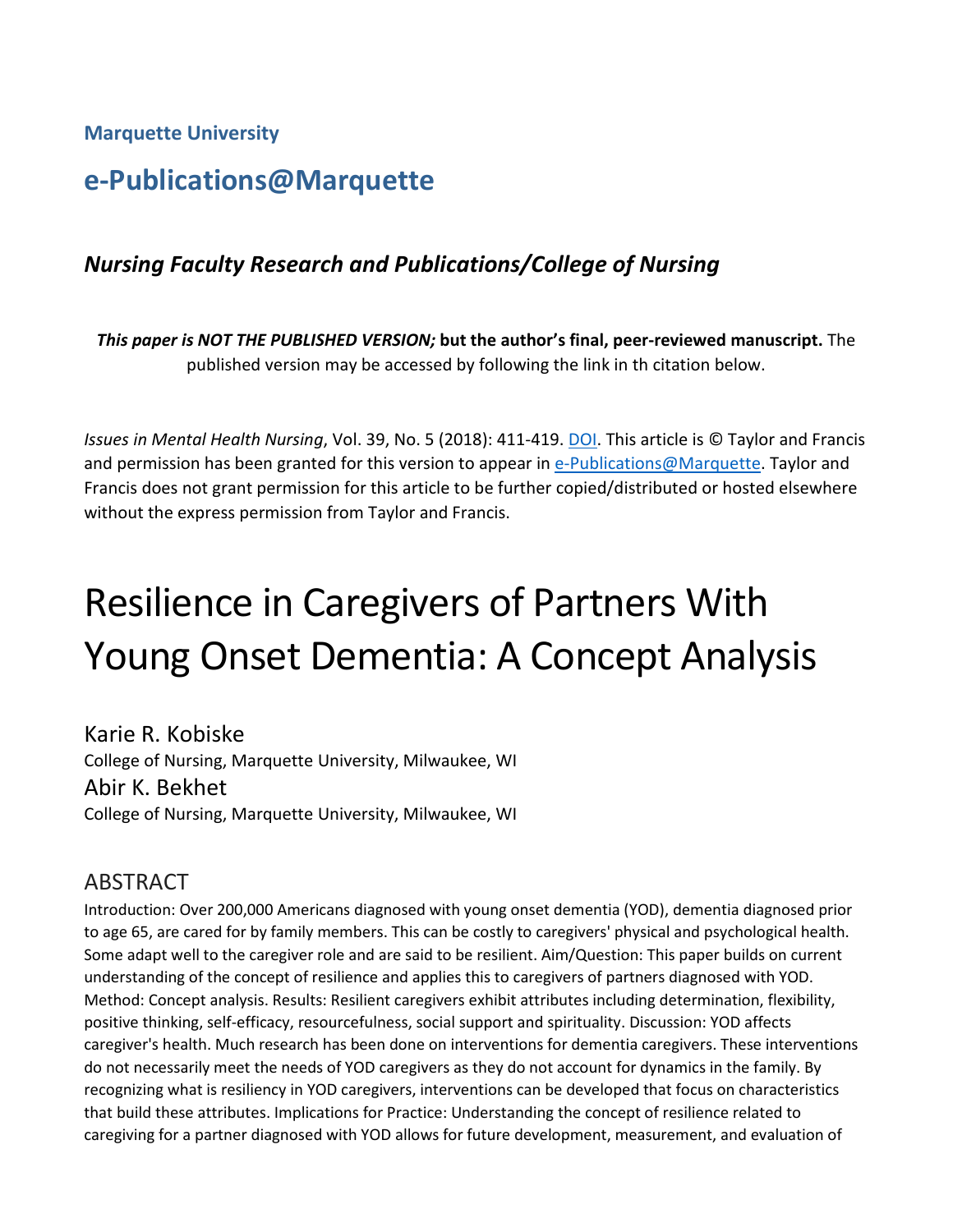nursing interventions. Nursing staff are in a strategic position to provide effective interventions to enhance resilience among caregivers of YOD.

Resilience **is** defined as "the process of adapting well in the face of adversity, trauma, tragedy, threats or even significant sources of stress." (American Psychology Association, [2014,](https://www.tandfonline.com/doi/full/10.1080/01612840.2017.1400625) p. 4). The concept of resilience **exemplifies** why some individuals maintain or adapt well in response to adversity and others do not (Cabanyes Truffino, [2010\)](https://www.tandfonline.com/doi/full/10.1080/01612840.2017.1400625). The goal of a concept analysis is to improve understanding through synthesis and integration of attributes that differentiate the concept from **other concepts** (Fawcett, [1999\)](https://www.tandfonline.com/doi/full/10.1080/01612840.2017.1400625). To fully appreciate a concept, essential attributes must be identified. These attributes then are the foundation of a theoretical concept as it relates to a specific population (Rodgers & Knafl, [2000\)](https://www.tandfonline.com/doi/full/10.1080/01612840.2017.1400625). The purpose of this paper is to build on current understanding of the concept of resilience and apply this understanding to the specific population of caregivers of a partner diagnosed with young onset dementia (YOD), dementia diagnosed prior to age 65, using Walker and Avant's method of concept analysis. **C**aregivers of YOD are at high risk for physical and psychosocial complications resulting from financial, social, and role changes imposed by the YOD caregiving role (van Vliet, de Vugt, Bakker, Koopmans, & Verhey, [2010\)](https://www.tandfonline.com/doi/full/10.1080/01612840.2017.1400625). **Increased understanding of the specific needs of YOD caregivers may lead to the development of interventions that positively impact YOD caregiver well-being.**

# Background/ significance

Dementia refers to a decline in cognitive function that significantly impacts a person's ability to function daily (Alzheimer's Association, [2017;](https://www.tandfonline.com/doi/full/10.1080/01612840.2017.1400625) American Psychiatric Association, [2013\)](https://www.tandfonline.com/doi/full/10.1080/01612840.2017.1400625). In the United States, approximately 5.3 million Americans are living with a diagnosis of dementia (Alzheimer's Association, [2017\)](https://www.tandfonline.com/doi/full/10.1080/01612840.2017.1400625). Over 200,000 of these Americans are diagnosed with YOD, which is the diagnosis of dementia prior to the age of 65 (Brookmeyer et al., [2011\)](https://www.tandfonline.com/doi/full/10.1080/01612840.2017.1400625). These **numbers** are considered to under-represent the actual number of people affected with YOD since there is often a delay in diagnoses or early misdiagnosis (Brookmeyer et al., [2011;](https://www.tandfonline.com/doi/full/10.1080/01612840.2017.1400625) Crimmins, Kim, Langa, & Weir, [2011\)](https://www.tandfonline.com/doi/full/10.1080/01612840.2017.1400625).

# Aim

The aim of this concept analysis is to explore and understand resilience as it relates to caregivers of a partner diagnosed with YOD.

# Phenomena of interest

### Caregivers of a partner with YOD

The diagnosis of YOD occursTable 1 prior to the age of 65, which is often **before** retirement. Family **commonly** assumes the role of informal caregiver with the partner most frequently becoming the primary caregiver (Aria, Matsumoto, Ikeda, & Aria, [2007\)](https://www.tandfonline.com/doi/full/10.1080/01612840.2017.1400625). As a partner of the individual diagnosed with YOD undertakes the caregiver role, changes occur in family and household dynamics (Ducharme, Kergoat, Antoine, Pasquier, & Coulombe, [2014;](https://www.tandfonline.com/doi/full/10.1080/01612840.2017.1400625) Gibson, Andersen, & Acocks, [2014\)](https://www.tandfonline.com/doi/full/10.1080/01612840.2017.1400625). The effects of these changes are described as caregiver stress**. The** negative effects of caregiver stress on the physical and emotional health of YOD caregivers has been well **documented (**Ducharme, Kergoat, Antoine, Pasquier, & Coulombe, [2013;](https://www.tandfonline.com/doi/full/10.1080/01612840.2017.1400625) Kaiser & Panegyress, [2007\)](https://www.tandfonline.com/doi/full/10.1080/01612840.2017.1400625). The University of Michigan Institute of Research found that in the United States, an estimated 59% caregivers of family members with dementia rate their stress as high or very high, 56% report high financial strain, and 40% of caregivers suffer from depression (Alzheimer's Association, [2006;](https://www.tandfonline.com/doi/full/10.1080/01612840.2017.1400625) Mausbach, Chattillion, Roepke, Patterson, & Grant, [2013;](https://www.tandfonline.com/doi/full/10.1080/01612840.2017.1400625) Plassman et al., [2007\)](https://www.tandfonline.com/doi/full/10.1080/01612840.2017.1400625). The chronic stress of caregiving for a family member with dementia can result in depression, cardiovascular **disease**, and exacerbations of existing chronic inflammatory conditions, all of which increase morbidity and mortality (Mausbach et al., [2013,](https://www.tandfonline.com/doi/full/10.1080/01612840.2017.1400625) [,](http://scholar.google.com/scholar_lookup?hl=en&publication_year=2013&pages=5-13&issue=1&author=B.T.+Mausbach&author=E.+A.+Chattillion&author=S.+K.+Roepke&author=T.+L.+Patterson&author=I.+Grant&title=A+comparison+of+psychosocial+outcomes+in+elderly+Alzheimer+caregivers+and+noncaregivers)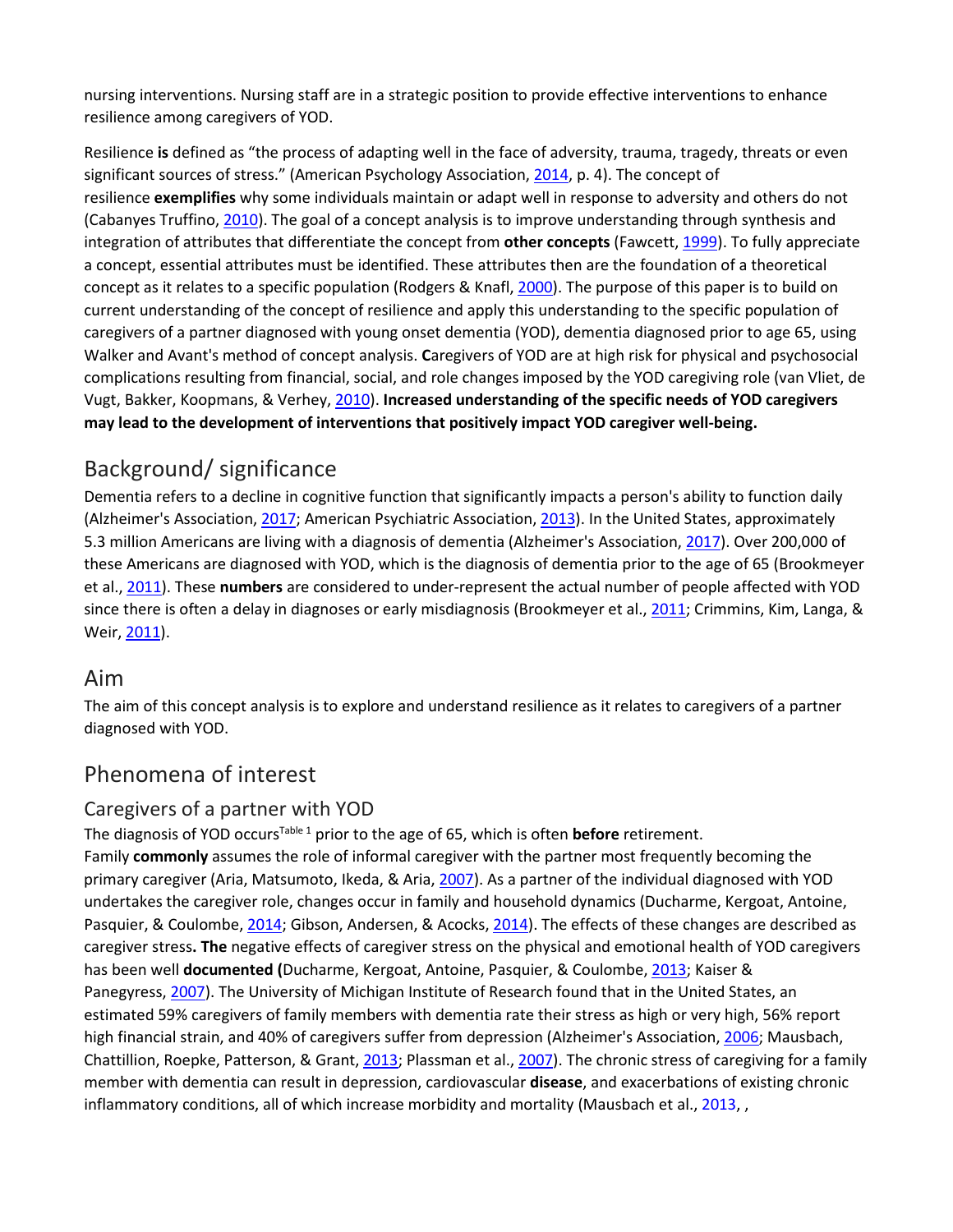[Scholar\];](http://scholar.google.com/scholar_lookup?hl=en&publication_year=2013&pages=5-13&issue=1&author=B.T.+Mausbach&author=E.+A.+Chattillion&author=S.+K.+Roepke&author=T.+L.+Patterson&author=I.+Grant&title=A+comparison+of+psychosocial+outcomes+in+elderly+Alzheimer+caregivers+and+noncaregivers) MetLife Mature Market Institute, [2006;](https://www.tandfonline.com/doi/full/10.1080/01612840.2017.1400625) National Alliance for Caregiving and AARP, [2009;](https://www.tandfonline.com/doi/full/10.1080/01612840.2017.1400625) von Kanel et al., [2006\)](https://www.tandfonline.com/doi/full/10.1080/01612840.2017.1400625).

Caregivers of YOD report high levels of caregiver stress (Kaiser & Panegyress, [2007\)](https://www.tandfonline.com/doi/full/10.1080/01612840.2017.1400625) due to the ever-increasing caregiving demands placing these caregivers at risk for long term mental and physical detrimental health consequences including **premature** death (Paun et al., [2015;](https://www.tandfonline.com/doi/full/10.1080/01612840.2017.1400625) Schulz et al., [2004\)](https://www.tandfonline.com/doi/full/10.1080/01612840.2017.1400625). **Caregiving for a partner diagnosed with YOD has been found to be different from caregiving for other forms of dementias since the younger family development stage has a distinct set of needs (**Cabote, Bramble, & McCann, [2015;](https://www.tandfonline.com/doi/full/10.1080/01612840.2017.1400625) van Vliet et al., [2010;](https://www.tandfonline.com/doi/full/10.1080/01612840.2017.1400625) Werner, Stein-Shvachman, & Korczyn, [2009\)](https://www.tandfonline.com/doi/full/10.1080/01612840.2017.1400625). The clinical manifestation of YOD often involve more behavior symptomology which has been associated with high levels of caregiver stress (Aria et al., [2007;](https://www.tandfonline.com/doi/full/10.1080/01612840.2017.1400625) Cabote et al., [2015\)](https://www.tandfonline.com/doi/full/10.1080/01612840.2017.1400625). Additionally, caregiver stress related to the diagnosis of YOD **is** linked **with** the financial impact that severely destabilizes the family's financial security due to income loss and an increase in health care costs (Werner et al., [2009\)](https://www.tandfonline.com/doi/full/10.1080/01612840.2017.1400625). YOD affects the family with role shifts **related to**child rearing, household tasks, and relationship changes with lifelong partner and with friends. A model of care for people diagnosed with YOD should **include** of the needs of the partner (Flynn & Mulcahy, [2013\)](https://www.tandfonline.com/doi/full/10.1080/01612840.2017.1400625).

### Resilience

Resilience is a concept that has been used in various disciplines to describe a property or characteristic. In physics, engineering, and physical sciences, resilience is conceptualized as material strength and the ability of the material to return to its original shape after physical strain (Gillespie, Chaboyer, & Wallis, [2007\)](https://www.tandfonline.com/doi/full/10.1080/01612840.2017.1400625). In ecology, resilience describes nature's ability to rebound and regenerate after environmental insult. In microbiology, resilience is conceptualized as the ability of an organism to regenerate on a cellular level (Cabanyes Truffino, [2010;](https://www.tandfonline.com/doi/full/10.1080/01612840.2017.1400625) Earvolino-Ramirez, [2007\)](https://www.tandfonline.com/doi/full/10.1080/01612840.2017.1400625). Resilience is also applied in business with corporate trends, money, production, and the stock market with their ability to recover from economic or market downturns (Earvolino-Ramirez, [2007\)](https://www.tandfonline.com/doi/full/10.1080/01612840.2017.1400625). The concept of resilience was introduced in the field of psychology to describe children who **succeeded** as adults despite adverse childhood conditions (Earvolino-Ramirez, [2007;](https://www.tandfonline.com/doi/full/10.1080/01612840.2017.1400625) Herrman et al., [2011;](https://www.tandfonline.com/doi/full/10.1080/01612840.2017.1400625) Wald, et al., [2006\)](https://www.tandfonline.com/doi/full/10.1080/01612840.2017.1400625). Educators use the term resilience when describing student achievement in overcoming barriers (Cabanyes Truffino, [2010\)](https://www.tandfonline.com/doi/full/10.1080/01612840.2017.1400625). In the social sciences, such as psychology, social work, and nursing, research has shifted from examining negative or risk factors to examining positive factors or individual strength that contribute to healthy development and positive outcomes (Fletcher & Sarkar, [2013;](https://www.tandfonline.com/doi/full/10.1080/01612840.2017.1400625) Windle, [2011\)](https://www.tandfonline.com/doi/full/10.1080/01612840.2017.1400625).

**A** round table of interdisciplinary behavioral science experts concluded that the definition of resilience is determined by the context of study (Southwick, Bonanno, Masten, Panter-Brick, & Yehuda, [2014\)](https://www.tandfonline.com/doi/full/10.1080/01612840.2017.1400625). The common denominator in all areas is the ability to achieve or regain homeostasis or 'bounce back" from adversity/adverse experience (Earvolino-Ramirez, [2007;](https://www.tandfonline.com/doi/full/10.1080/01612840.2017.1400625) Wald, Taylor, & Asmundson, [2006\)](https://www.tandfonline.com/doi/full/10.1080/01612840.2017.1400625). Table 1 contains examples of definitions of resilience in social science and nursing literature. Advancing the ability to be resilient in caregivers of partner diagnosed with YOD could be important for not only decreasing **caregiver stress but also** for enhancing overall wellbeing of both the caregiver and the partner diagnosed with YOD (Earvolino-Ramirez, [2007;](https://www.tandfonline.com/doi/full/10.1080/01612840.2017.1400625) Herrman et al., [2011\)](https://www.tandfonline.com/doi/full/10.1080/01612840.2017.1400625).

| Author              | Year | <b>Definition</b>                                                                   |  |
|---------------------|------|-------------------------------------------------------------------------------------|--|
| Rutter              | 1985 | Ability to bounce back or cope successfully despite substantial adversity.          |  |
| Dyer & Minton       | 1996 | "Global term describing a dynamic process whereby people bounce back from adversity |  |
| <b>McGuiness</b>    |      | and go on with their lives" (p. 277).                                               |  |
| Luthar, Cicchetti & | 2000 | Dynamic process of positive adaptation in the context of significant adversity.     |  |
| <b>Becker</b>       |      |                                                                                     |  |

Table 1. Definitions of resilience.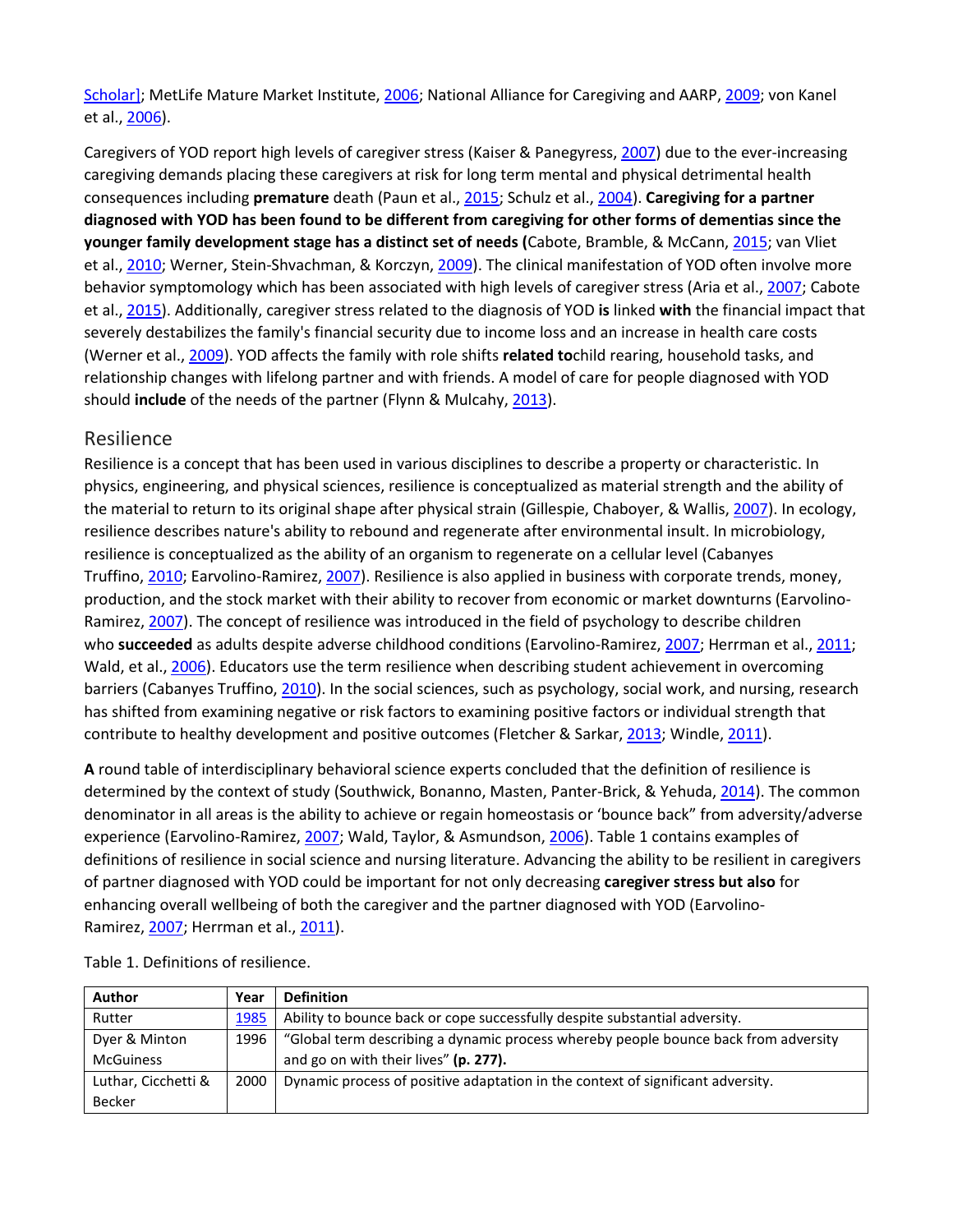| Wald, Taylor, &      | 2006 | Positive adaptation or ability to maintain or regain mental health, despite experiencing  |  |
|----------------------|------|-------------------------------------------------------------------------------------------|--|
| Asmundson            |      | adversity.                                                                                |  |
| Gillespie, Chaboyer, | 2007 | Capacity to transcend adversity and transform it into an opportunity for growth.          |  |
| & Wallis             |      |                                                                                           |  |
| Bonanno,             | 2011 | "A stable trajectory of healthy functioning after a highly adverse event" (in Southwick   |  |
| Westphal, &          |      | et al., 2014, p. 2).                                                                      |  |
| Mancini              |      |                                                                                           |  |
| Garcia-Dia,          | 2013 | "one's ability to bounce back or recover from adversity. It is a dynamic process that can |  |
| DiNapoli, & Garcia-  |      | be influenced by the environment, external factors, and/or the individual and the         |  |
| Ona, Jakubowski, &   |      | outcome." (p.267).                                                                        |  |
| O'Flaherty           |      |                                                                                           |  |

Previous research in the *Figure 1* social and behavioral sciences has treated resilience as a personality trait, a process, and an outcome. Currently, resilience is viewed not as a static state but as a dynamic one, with current definitions supporting resilience as a process. Resilience is best described on a continuum that changes in response to an individual's perception of stressors, which supports this current understanding of resilience as a process (Herrman et al., [2011;](https://www.tandfonline.com/doi/full/10.1080/01612840.2017.1400625) Southwick et al., [2014\)](https://www.tandfonline.com/doi/full/10.1080/01612840.2017.1400625).

### Definition of resilience in caregivers of partner/spouses diagnosed with YOD

Resilience is a dynamic process that results in positive adaptation after adversity. **Adversity involves an undesirable life situation (**Luther & Cicchetti, [2000\)](https://www.tandfonline.com/doi/full/10.1080/01612840.2017.1400625) **which is consistent with the experience of caring for an individual with YOD.** Positive adaptation is maintaining or optimizing wellbeing of the caregiver, the care recipient, and the household (O'Rourke et al., [2010\)](https://www.tandfonline.com/doi/full/10.1080/01612840.2017.1400625). A resilient caregiver of a partner diagnosed with YOD can positively adapt following adversity. Indicators of resilience include attributes of flexibility, positive thinking, selfefficacy, resourcefulness, social support, and spirituality.

# Method

Walker and Avant's method for concept analysis provides a means to understand resilience in caregivers of a partner diagnosed with YOD, which is needed for the future development of clinical interventions **that enhance** attributes of resilience. This method was chosen for differentiating relevant attributes to distinguish resilience as it relates to the population of YOD caregivers (Walker & Avant, [2010\)](https://www.tandfonline.com/doi/full/10.1080/01612840.2017.1400625).

**A** systematic review of data bases was conducted using the Cumulative Index of Nursing and Allied Health (CINAHL), PsychInfo, PubMed, Web of Science, and Google Scholar. Data bases were chosen **which** offer articles specific to nursing, caregiving, and health sciences. Initial search dates were limited to 2005 to 2015 to evaluate the most current **literature as YOD** research has only begun to gain recognition **in recent years** (Alzheimer's Association, [2006\)](https://www.tandfonline.com/doi/full/10.1080/01612840.2017.1400625). Key terms used were 'resilience', 'young onset dementia', 'early onset Alzheimer's disease', 'caregiver', and 'spouse'. Resilience was combined with the other key terms through advanced searches using 'and'. Searches were limited to **peer reviewed, professional journal articles in English.**

From all databases, 345 articles were assessed through<sup>Table 2</sup> review of the abstracts. Criterion used for identifying articles for review include major themes of caregiving, partner relationship, a diagnosis of YOD, and resilience. Of these articles, 302 were discarded due to duplication or to not having caregiving as a major theme. The remaining 43 articles were read and reviewed. An additional three articles were located through references. Of these 46 articles, 12 were discarded due to lack of relevance related to resilience. The remaining 31 articles were reviewed thoroughly in full text. Twenty articles were then discarded due to lack of relevance for not specifically correlating to YOD caregiving and resilience. The remaining 11 articles were reread and **used synthesis of themes to identify** positive caregiving of YOD.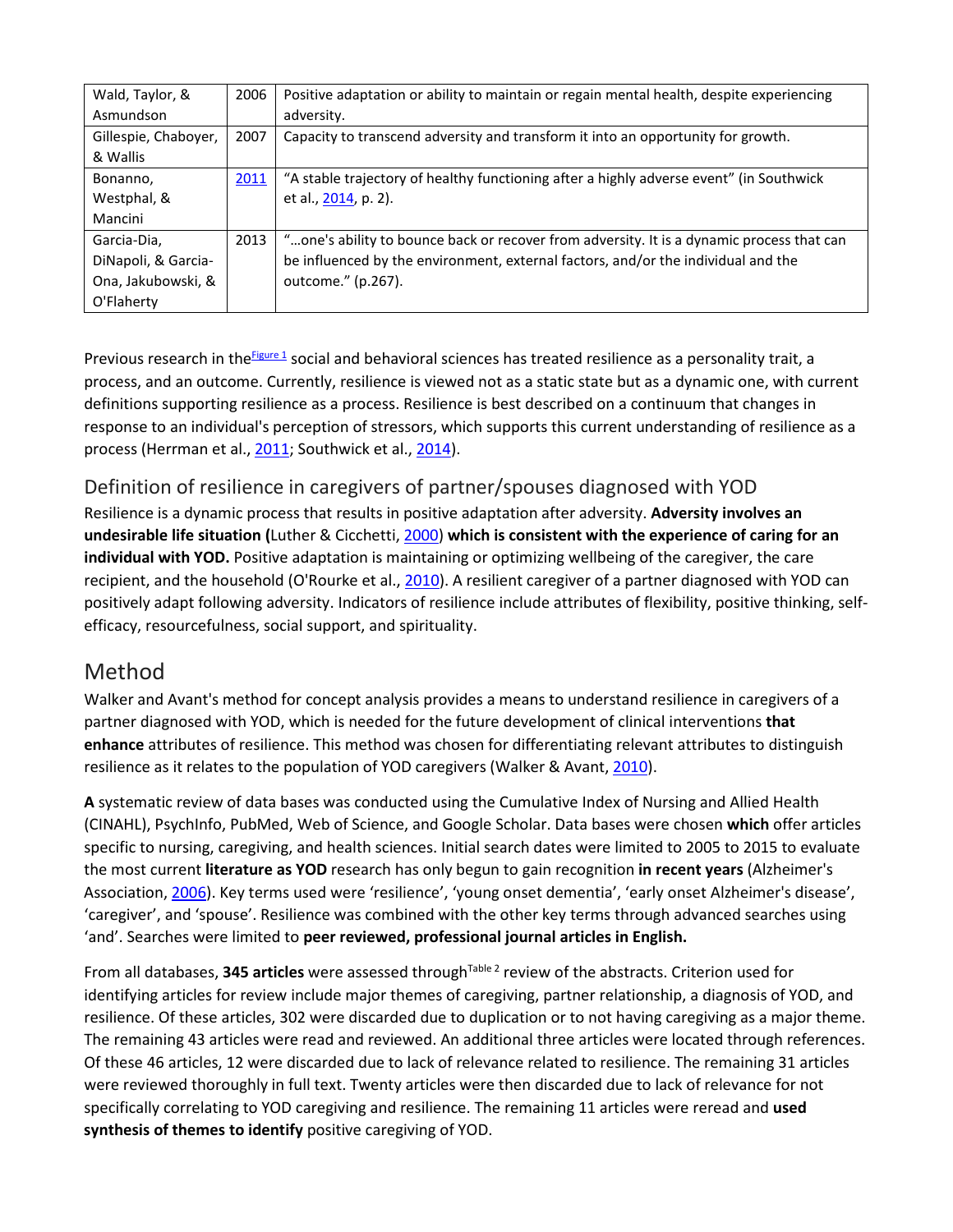**Th**e population focus for all 11 articles was exclusively caregivers for YOD. Five of the articles were literature reviews of YOD caregiving. Four articles were quantitative surveys that offered a descriptive research on YOD caregiving. Two were qualitative semi-structured interviews that examined the phenomenological experience of caregiving for a partner/spouse diagnosed with YOD. [Figure](https://www.tandfonline.com/doi/full/10.1080/01612840.2017.1400625#f0001) 1 demonstrates the article retrieval process for inclusion criteria of listed search terms, search dates for previous 10 years, English language, **peer-reviewed, professional journals, and relevance to topic.**

Figure 1. Article relevance flow chart.



# Analysis

Attributes were identified through multiple iterations of review of the articles using a thematic analysis approach. This undertaking consists of **exploring context for meaning based on identifying relevant characteristics of resilience.** The goal of these iterations of analysis is to find meaning of the resilience concept as it relates to partner carers of YOD (Rodgers & Knafl, [2000\)](https://www.tandfonline.com/doi/full/10.1080/01612840.2017.1400625).

# Attributes

Attributes are the vital characteristics that differentiate a concept from other concepts (Walker & Avant, [2010\)](https://www.tandfonline.com/doi/full/10.1080/01612840.2017.1400625). Caregivers of a partner diagnosed with YOD face many challenges related to reported high levels of caregiving stress (Aria et al., [2007;](https://www.tandfonline.com/doi/full/10.1080/01612840.2017.1400625) Ducharme et al., [2013;](https://www.tandfonline.com/doi/full/10.1080/01612840.2017.1400625) Kaiser & Panegyress, [2007\)](https://www.tandfonline.com/doi/full/10.1080/01612840.2017.1400625). This high level of stress is compounded by the unique set of unmet needs that accompany YOD (Ducharme et al., [2014;](https://www.tandfonline.com/doi/full/10.1080/01612840.2017.1400625) Flynn & Mulcahy, [2013\)](https://www.tandfonline.com/doi/full/10.1080/01612840.2017.1400625). **These unmet needs are different from other dementias as caregivers of partners diagnosed**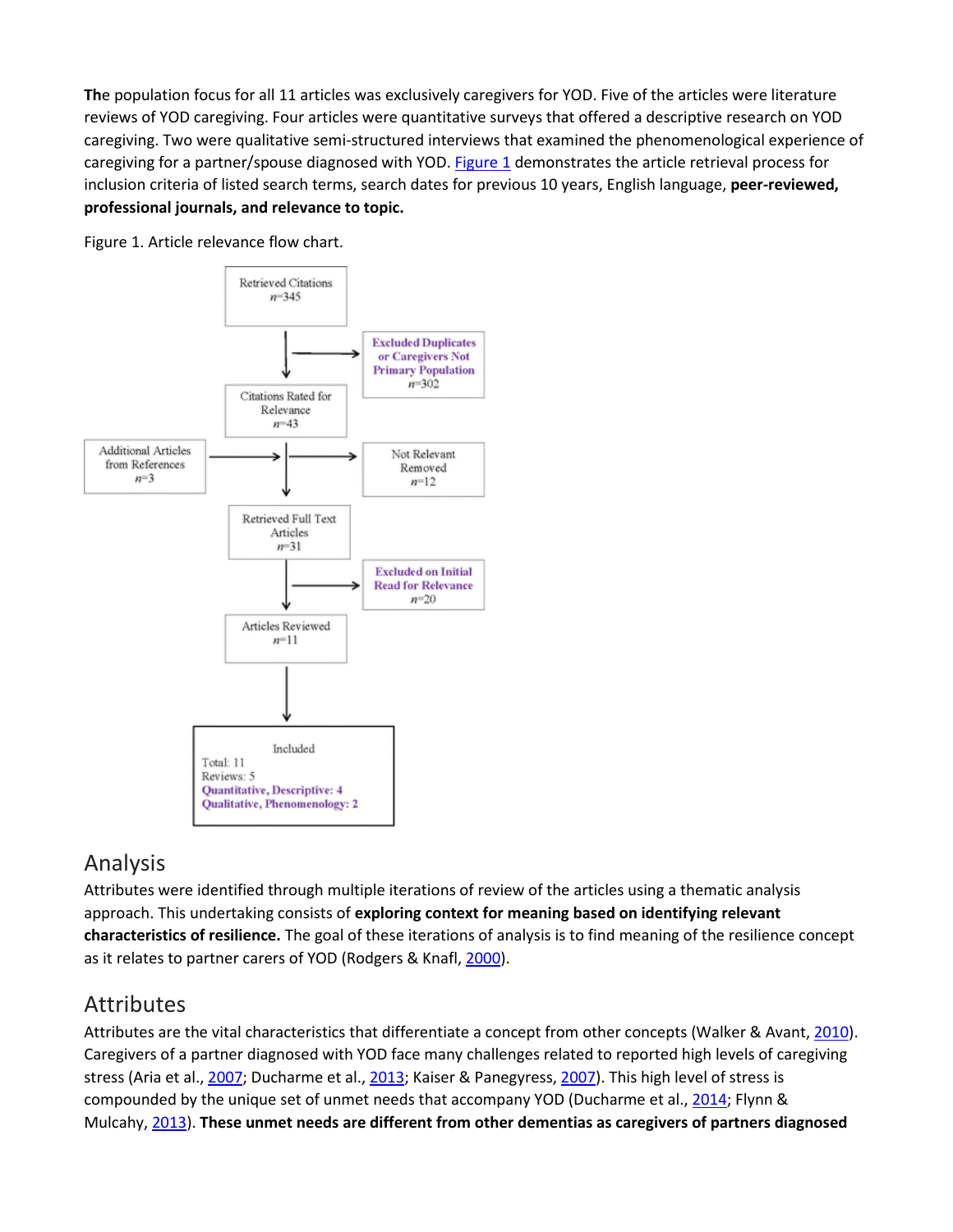**with YOD often have children still residing in the home and need to juggle both partner roles in the household and employment outside the home, along with the caregiving role (**Ducharme et al., [2013;](https://www.tandfonline.com/doi/full/10.1080/01612840.2017.1400625) Ducharme et al., [2014;](https://www.tandfonline.com/doi/full/10.1080/01612840.2017.1400625) Flynn & Mulcahy, [2013;](https://www.tandfonline.com/doi/full/10.1080/01612840.2017.1400625) van Vliet et al., [2010\)](https://www.tandfonline.com/doi/full/10.1080/01612840.2017.1400625). Flexibility, positive thinking, self-efficacy, resourcefulness, social support, and spirituality were the defining attributes of resilience in caregivers of partners diagnosed with YOD. These attributes were distinguished through thematic discovery during iterative readings and data synthesis of the articles. Table 2**lists each attribute and its definition.**

| Attribute            | Definition                                                                                                                                                            | Example                                                                                                                                                                                                                                                                           | Differentiation                                                                                              |
|----------------------|-----------------------------------------------------------------------------------------------------------------------------------------------------------------------|-----------------------------------------------------------------------------------------------------------------------------------------------------------------------------------------------------------------------------------------------------------------------------------|--------------------------------------------------------------------------------------------------------------|
| Flexibility          | Adaptability to unexpected<br>changes and challenges<br>(Earvolino-Ramirez, 2007).                                                                                    | Caregiver is planning to go to the store<br>to buy groceries for dinner with partner<br>diagnosed with YOD. Partner suddenly<br>starts having angry outburst, so caregiver<br>changes plans to find a soothing activity<br>for partner while planning on leftovers<br>for dinner. | Ability to roll with the<br>changes (things did not<br>go as planned - let's try<br>something else).         |
| Positive<br>Thinking | Positive thinking is optimism<br>by reframing adversity in a<br>hopeful manner<br>(Bekhet, 2013).                                                                     | Person with YOD is angry and breaks a<br>vase. Caregiver reframes stating the vase<br>was ugly and he/she was thinking of<br>getting rid of it. Caregiver also states<br>he/she is glad no one got hurt.                                                                          | Ability to look on the<br>bright side.                                                                       |
| Self-efficacy        | A self-esteem and confidence<br>in ability to accomplish a goal<br>(Gillespie, Chaboyer, &<br>Wallis, 2007).                                                          | Caregiver believes that he/she is<br>competent and able to successfully<br>accomplish caregiving tasks.                                                                                                                                                                           | Belief that "I can do<br>this!"                                                                              |
| Resourcefulness      | Ability to attain, maintain or<br>promote health through help-<br>seeking or self-help skills<br>(Zauszniewski et al., 2016).                                         | Caregiver looks for adult day<br>programming so he/she can go to work<br>(help-seeking). Caregiver figures out how<br>to manage morning routine for partner<br>and him/herself to accomplish all<br>morning tasks prior to leaving for work<br>(self-help).                       | Ability to accomplish<br>whatever needs to be<br>done.                                                       |
| Social Support       | Meaningful relationships with<br>family and/or friends that offer<br>support and communication<br>(Gillespie, Chaboyer, &<br>Wallis, 2007; Tusaie &<br>Dyer, 2004).   | Caregiver calls his/her best friend to vent<br>about the caregiving challenges.<br>Caregiver's friends or family give<br>caregiver a day of respite and friends<br>spend day with YOD partner.                                                                                    | A network of people<br>that listen to, care for,<br>and help and support<br>each other.                      |
| Spirituality         | Belief that there is a purpose<br>to events, challenges and life<br>which may involve a belief in a<br>higher power (Deist &<br>Greeff, 2015; Selby<br>et al., 2016). | Caregiver belief that even though he/she<br>does not understand why this happened<br>that there is a reason for this challenge.                                                                                                                                                   | Ability to believe in a<br>greater good and a<br>purpose even when the<br>purpose is not readily<br>evident. |

Table 2. Definition of attributes of resilience.

### Flexibility

Flexibility is the ability to adapt to an ever-changing environment (Earvolino-Ramirez, [2007\)](https://www.tandfonline.com/doi/full/10.1080/01612840.2017.1400625). A resilient caregiver of a partner with YOD can be flexible in thoughts and actions to adapt to the challenges of the day when caring for their partner (Cabanyes Truffino, [2010;](https://www.tandfonline.com/doi/full/10.1080/01612840.2017.1400625) McAllister & McKinnon, [2009;](https://www.tandfonline.com/doi/full/10.1080/01612840.2017.1400625) Windle, [2011\)](https://www.tandfonline.com/doi/full/10.1080/01612840.2017.1400625). Caregivers need to be able to find a new "normal" in day-to-day life while living with and caring for their partner as the YOD progresses. (Garcia-Dia, DiNapoli, Garcia-Ona, Jakubowski, & O'Flaherty, [2013\)](https://www.tandfonline.com/doi/full/10.1080/01612840.2017.1400625). Adaptation to this ever changing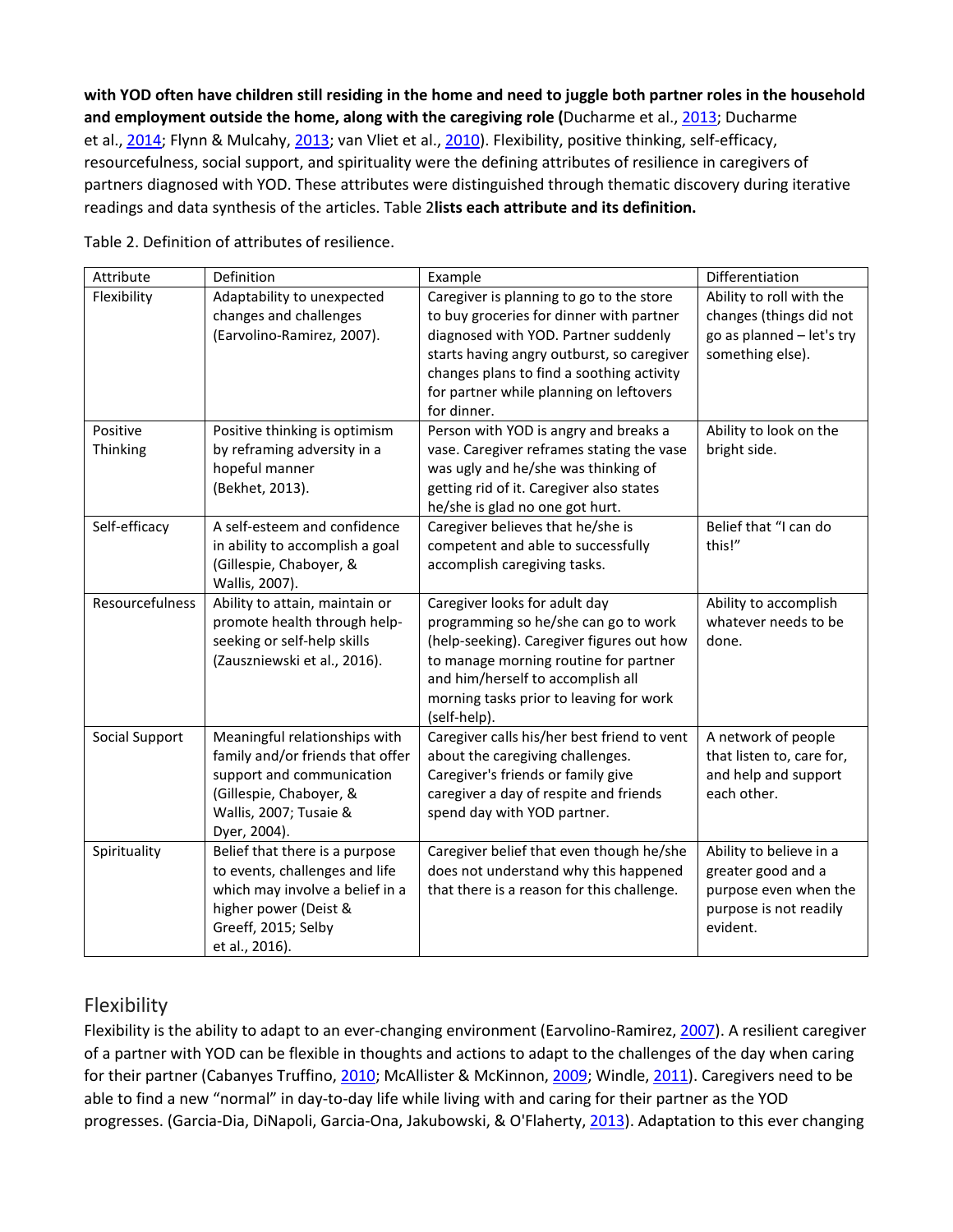new "normal" is necessary to optimize both caregiver and care recipient well-being (Earvolino-Ramirez, [2007;](https://www.tandfonline.com/doi/full/10.1080/01612840.2017.1400625) Garcia-Dia et al., [2013\)](https://www.tandfonline.com/doi/full/10.1080/01612840.2017.1400625). Caregivers of a partner diagnosed with YOD face challenges including loss of income from their partner's employment (Werner et al., [2009\)](https://www.tandfonline.com/doi/full/10.1080/01612840.2017.1400625), assumption of their partner's parenting role (Gibson, Andersen, & Acocks, [2014\)](https://www.tandfonline.com/doi/full/10.1080/01612840.2017.1400625), and additional role demands of caregiving for their partner/spouse (Ducharme et al., [2013\)](https://www.tandfonline.com/doi/full/10.1080/01612840.2017.1400625). The ability to adapt and adjust to the ever-changing challenges of caregiving were found to decrease burden (Lockeridge Simpson, [2013\)](https://www.tandfonline.com/doi/full/10.1080/01612840.2017.1400625)

### Positive thinking

#### **Positive thinking is thoughtful consideration of benefits and affirmations even during challenging**

**situations** (Bekhet, [2013\)](https://www.tandfonline.com/doi/full/10.1080/01612840.2017.1400625). Positive thinking allows for maintaining optimistic attitude for the caregiver by reframing adversity in a hopeful manner (Bekhet, [2013;](https://www.tandfonline.com/doi/full/10.1080/01612840.2017.1400625) Deist & Greeff, [2015\)](https://www.tandfonline.com/doi/full/10.1080/01612840.2017.1400625). **This positive outlook** does not diminish the pain of the psychosocial loss one experiences when a partner is diagnosed with YOD. However, the caregiver can view challenges as opportunities for growth (Cabanyes-Truffino, [2010;](https://www.tandfonline.com/doi/full/10.1080/01612840.2017.1400625) Deist & Greeff, [2015;](https://www.tandfonline.com/doi/full/10.1080/01612840.2017.1400625)). In a study conducted by Bekhet [\(2013\)](https://www.tandfonline.com/doi/full/10.1080/01612840.2017.1400625), positive thinking mediated the relationship between caregiver burden and resourcefulness in dementia caregivers. Caregivers that reframe challenges as growth opportunities demonstrated less burden (Bekhet, [2013\)](https://www.tandfonline.com/doi/full/10.1080/01612840.2017.1400625). Deist and Greeff [\(2015\)](https://www.tandfonline.com/doi/full/10.1080/01612840.2017.1400625), found that positive thinking was key to overcoming stress in families caring for a member with dementia.

### Self-efficacy

Self-efficacy is the belief that the **caregiver has in his or her own ability to care for his or her** 

**partner/spouse.** Earvolino-Ramirez [\(2007\)](https://www.tandfonline.com/doi/full/10.1080/01612840.2017.1400625) states this belief that one can accomplish a goal is important for resilience. Belief in one's own caregiving ability allows the caregiver to remain strong during the struggles of caregiving (Garcia-Dia et al., [2013\)](https://www.tandfonline.com/doi/full/10.1080/01612840.2017.1400625). In a study conducted by Semiatin and O'Connor [\(2012\)](https://www.tandfonline.com/doi/full/10.1080/01612840.2017.1400625), self-efficacy was found to significantly support positive aspects of caregiving for people diagnosed with dementia.

### Resourcefulness

#### **Resourcefulness is the ability to solve problems and overcome**

**challenges** (Zauszniewski, [2012](https://www.tandfonline.com/doi/full/10.1080/01612840.2017.1400625)**).** Resourcefulness includes the ability to maintain independence, known as personal resourcefulness (Rosenbaum, [1990;](https://www.tandfonline.com/doi/full/10.1080/01612840.2017.1400625) Zauszniewski, [2012\)](https://www.tandfonline.com/doi/full/10.1080/01612840.2017.1400625), and to seek help from others when needed, known as social resourcefulness (Zauszniewski, [2012\)](https://www.tandfonline.com/doi/full/10.1080/01612840.2017.1400625). Gaugler, Kane, and Newcomer [\(2007\)](https://www.tandfonline.com/doi/full/10.1080/01612840.2017.1400625), found that caregivers that accessed and utilized community resources had higher levels of resilience than caregivers that did not access and use resources. Hendrick and Young [\(2013\)](https://www.tandfonline.com/doi/full/10.1080/01612840.2017.1400625) found that the availability of community resources for caregivers to access, decreased caregiver vulnerability and thereby increased resilience potential. Deist and Greeff [\(2015\)](https://www.tandfonline.com/doi/full/10.1080/01612840.2017.1400625) found that caregivers of family members adapted and managed symptoms of the illness better when they accessed resources and information regarding the illness. Cherry, Salmon, Dickson, Powell, and Sikdar [\(2013\)](https://www.tandfonline.com/doi/full/10.1080/01612840.2017.1400625) found that when available services are used by caregivers, burden is decreased and resilience is increased. Zauszniewski, Lekhak, Burant, Variath, and Morris [\(2016\)](https://www.tandfonline.com/doi/full/10.1080/01612840.2017.1400625) found that **female** caregivers of people with dementia who received the resourcefulness training intervention experienced lower stress, fewer depressive cognitions and less negative emotions. **Resourcefulness both social and personal increase resilience in caregivers.**

### Social support

A support system with meaningful relationships has been identified as essential to resilience and positive adaptation to the new caregiving role (Earvolino-Ramirez, [2007;](https://www.tandfonline.com/doi/full/10.1080/01612840.2017.1400625) Flach, [1997;](https://www.tandfonline.com/doi/full/10.1080/01612840.2017.1400625) Richardson, [2002;](https://www.tandfonline.com/doi/full/10.1080/01612840.2017.1400625) Tusaie & Dyer, [2004;](https://www.tandfonline.com/doi/full/10.1080/01612840.2017.1400625) Wilks, [2008\)](https://www.tandfonline.com/doi/full/10.1080/01612840.2017.1400625). Wilks and Croom [\(2008\)](https://www.tandfonline.com/doi/full/10.1080/01612840.2017.1400625) found a social support network correlated strongly with resilience. The caregiver utilizes the social support system for respite but even more importantly as a confidant(s) with whom the caregiver can confide (Ross, Holliman, & Dixon, [2008\)](https://www.tandfonline.com/doi/full/10.1080/01612840.2017.1400625). Caregivers who perceive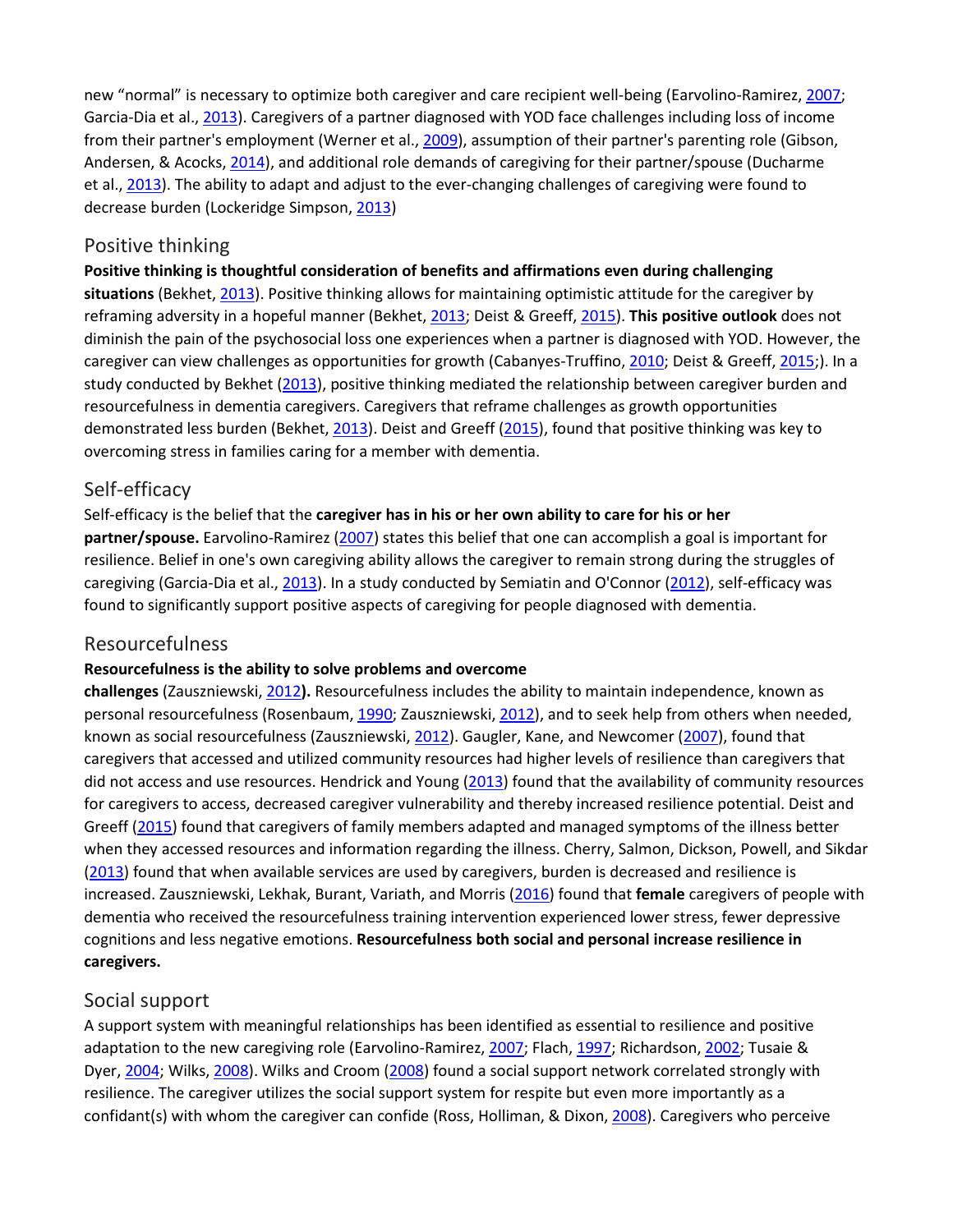more social support demonstrate higher resilience (Wilks, [2009\)](https://www.tandfonline.com/doi/full/10.1080/01612840.2017.1400625). Deist and Greeff [\(2015\)](https://www.tandfonline.com/doi/full/10.1080/01612840.2017.1400625),, found that caregivers who received support from family, friends, and community demonstrated better integration into the community and better adaptation to the stress of caregiving. Nichols et al. [\(2013\)](https://www.tandfonline.com/doi/full/10.1080/01612840.2017.1400625) found partaking in social support groups, whether in person or online, was a positive experience for caregivers of dementia.

### **Spirituality**

Spirituality is individualized for each person (Selby, Seccaraccia, Huth, Kurrpa, & Fitch, [2016\)](https://www.tandfonline.com/doi/full/10.1080/01612840.2017.1400625). Spirituality usually involves faith in a higher power that often incorporates activities such as prayer and meditation with a key focus on finding meaning in life events (Deist & Greeff, [2015;](https://www.tandfonline.com/doi/full/10.1080/01612840.2017.1400625) Selby et al., [2016\)](https://www.tandfonline.com/doi/full/10.1080/01612840.2017.1400625). Faith in a higher power often provides comfort and belief in one's capacity to handle challenges of caregiving (Deist & Greeff, [2015\)](https://www.tandfonline.com/doi/full/10.1080/01612840.2017.1400625). The belief that meaning exists in the caregiving role increases resilience (Deist & Greeff, [2015;](https://www.tandfonline.com/doi/full/10.1080/01612840.2017.1400625) Southwick et al., [2014\)](https://www.tandfonline.com/doi/full/10.1080/01612840.2017.1400625). **Spirituality does not mean caregivers** believe everything will turn out well, but that caregivers believe this role has a higher purpose (Gillespie, Chaboyer, & Wallis, [2007;](https://www.tandfonline.com/doi/full/10.1080/01612840.2017.1400625) Southwick et al., [2014\)](https://www.tandfonline.com/doi/full/10.1080/01612840.2017.1400625). In a study conducted by Deist and Greeff [\(2015\)](https://www.tandfonline.com/doi/full/10.1080/01612840.2017.1400625), caregivers **who** acknowledged spirituality as an integral component in their life were better able to adapt positively to trials and difficulties.

# Antecedents

Antecedents precede the occurrence of a concept (Walker & Avant, [2010\)](https://www.tandfonline.com/doi/full/10.1080/01612840.2017.1400625). Adversity is necessary for resilience to occur (Earvolino-Ramirez, [2007\)](https://www.tandfonline.com/doi/full/10.1080/01612840.2017.1400625). The adversity or antecedent necessary for resilience in caregivers of partner with YOD is the diagnosis of YOD.

The relationship between the partner is also an antecedent for resilience of caregiving (Garcia-Dia et al., [2013\)](https://www.tandfonline.com/doi/full/10.1080/01612840.2017.1400625). **A** relationship, whether compatible or hostile, **must exist** between the partner prior to the diagnosis of YOD (Garcia-Dia et al., [2013\)](https://www.tandfonline.com/doi/full/10.1080/01612840.2017.1400625). This relationship is the foundation of the couple experience that has and will continue to influence couple interactions (Dyer & Minton McGuinness, [1996;](https://www.tandfonline.com/doi/full/10.1080/01612840.2017.1400625) Garcia-Dia et al., [2013;](https://www.tandfonline.com/doi/full/10.1080/01612840.2017.1400625) Gillespie, Chaboyer, & Wallis, [2007;](https://www.tandfonline.com/doi/full/10.1080/01612840.2017.1400625) Lindauer and Harvath, [2014\)](https://www.tandfonline.com/doi/full/10.1080/01612840.2017.1400625).

# Consequences

Consequences are the outcomes that occur as a result of a concept (Walker & Avant, [2010\)](https://www.tandfonline.com/doi/full/10.1080/01612840.2017.1400625). The consequence of resilience when caring for a partner with YOD is positive adaptation as evidenced by caregiver wellbeing, care recipient wellbeing, and household homeostasis (Herrman et al., [2011;](https://www.tandfonline.com/doi/full/10.1080/01612840.2017.1400625) Southwick et al., [2014;](https://www.tandfonline.com/doi/full/10.1080/01612840.2017.1400625) Windle, [2011\)](https://www.tandfonline.com/doi/full/10.1080/01612840.2017.1400625). Wellbeing incorporates physical status, emotional status, and cognitive status (Earvolino-Ramirez, [2007\)](https://www.tandfonline.com/doi/full/10.1080/01612840.2017.1400625).

Household homeostasis is the integration of the new normal. This refers to the members of the household functioning and cohabiting in an overall level of harmony. The healthy partner becomes the main caregiver, which may be a role change and affect family dynamics (Werner et al., [2009\)](https://www.tandfonline.com/doi/full/10.1080/01612840.2017.1400625). **With YOD, a change occurs** in employment and **finances** due to the diagnosis occurring prior to the age of 65 when retirement benefits often begin (Paun et al., [2015:](https://www.tandfonline.com/doi/full/10.1080/01612840.2017.1400625) Werner et al., [2009,](https://www.tandfonline.com/doi/full/10.1080/01612840.2017.1400625),). The household may have children still living at home. One parent is experiencing a decline in functional status with possible alterations in personality and behavior due to the diagnosis, while the other parent is experiencing changes in role function. These changes will affect the family and the household management (Ducharme et al., [2013;](https://www.tandfonline.com/doi/full/10.1080/01612840.2017.1400625) Flynn & Mulcahy, 201; Paun et al., [2015\)](https://www.tandfonline.com/doi/full/10.1080/01612840.2017.1400625). The other factors of finances, employment, children, and household roles are influenced by the relationship of the partners. Resilience is not just managing one chaotic or traumatic moment to the next; resilience allows the reestablishment of a household homeostasis and well-being of household members. [Figure](https://www.tandfonline.com/doi/full/10.1080/01612840.2017.1400625#f0002) 2 gives an illustration between the antecedents, attributes, and consequences of YOD caregiver resilience.

Figure 2. Relationship of antecedents, attributes and consequences of resilience of caregivers for partners diagnosed with YOD.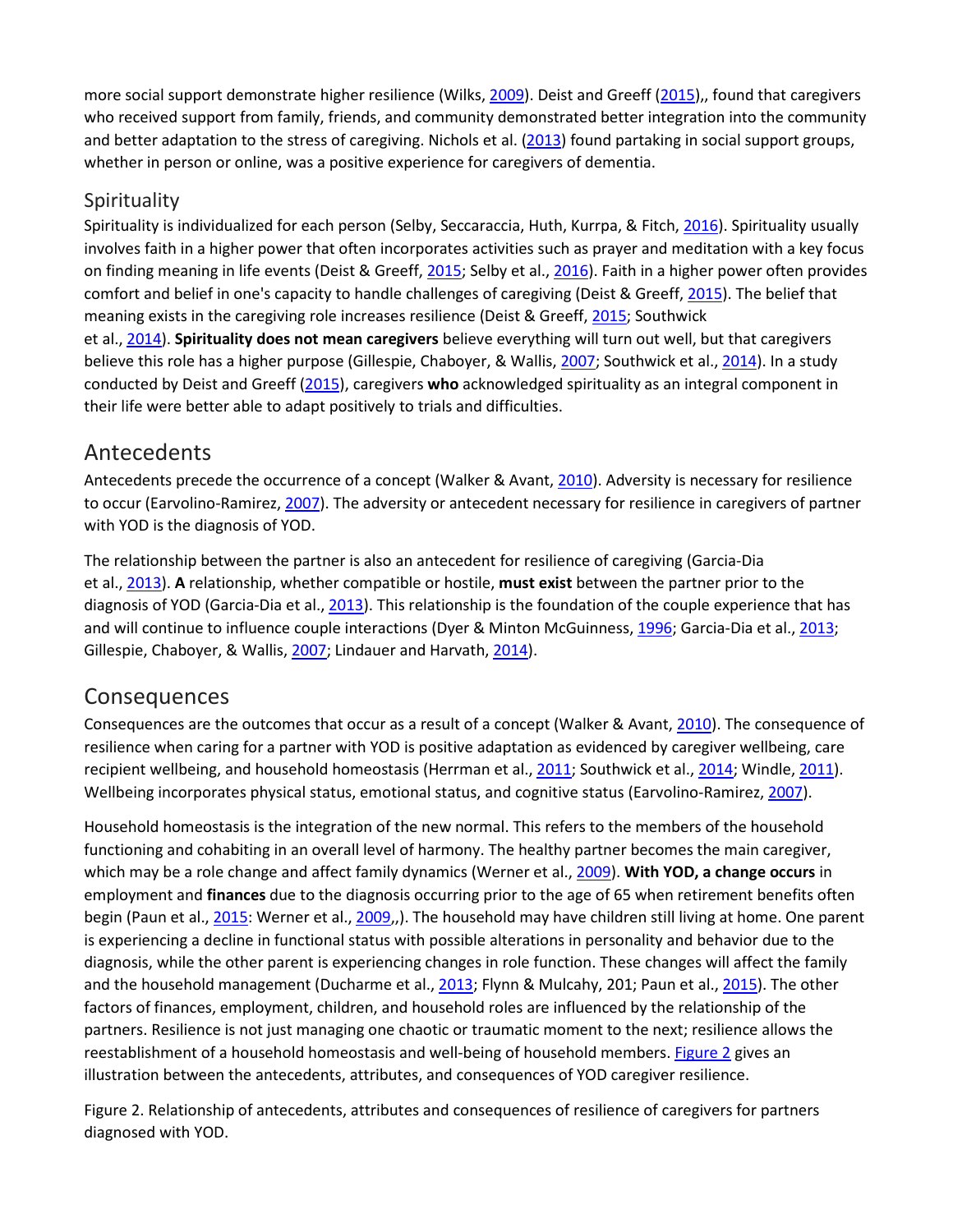

# Empirical referents

Empirical referents represent operational definitions of concept variables (Bekhet & Zauszniewski, [2008\)](https://www.tandfonline.com/doi/full/10.1080/01612840.2017.1400625). These are the phenomena that allow the concept to occur and can therefore be measured (Walker & Avant, [2010\)](https://www.tandfonline.com/doi/full/10.1080/01612840.2017.1400625). Windle [\(2011\)](https://www.tandfonline.com/doi/full/10.1080/01612840.2017.1400625), found there are 19 resilience measures commonly used. The following scales could be used to measure resilience in YOD caregivers: The Connor-Davidson Resilience Scale, The Resilience Scale for Adults, The Resiliency Attitudes and Skills Profile, The Brief Resilience Scale, **and** The Resilience Scale (Windle, [2011\)](https://www.tandfonline.com/doi/full/10.1080/01612840.2017.1400625). The instruments appropriate for this population are the Connor-Davidson Resilience Scale, the Resilience Scale for Adults, and the Brief Resilience Scale **since these have the best psychometric ratings when used with adults (**Garcia-Dia et al., [2013;](https://www.tandfonline.com/doi/full/10.1080/01612840.2017.1400625) Windle, [2011\)](https://www.tandfonline.com/doi/full/10.1080/01612840.2017.1400625).

### Connor-davidson resilience scale

The Connor-Davidson Resilience Scale is a self-report 25-item instrument used with adults to measure stress and coping ability through five domains: personal competence, trust/tolerance/ strengthening effect of stress, acceptance of change and secure relationships, control, and spiritual influences (Garcia-Dia et al., [2013\)](https://www.tandfonline.com/doi/full/10.1080/01612840.2017.1400625). The five domains of this scale theoretically incorporate attributes of resilience**, however**, the overall scale has been used primarily to measure stress and coping **with** caregiving (Windle, [2011\)](https://www.tandfonline.com/doi/full/10.1080/01612840.2017.1400625).

**As** caregiving stress is a consequence of the diagnoses of a partner with YOD, this scale may have merit when measuring **the** resilience of these caregivers. The Connor-Davidson Resilience scale was originally developed from work with people diagnosed with posttraumatic stress disorder and has since been used with a variety of populations, including caregivers of persons with dementia (Connor & Davidson, [2003\)](https://www.tandfonline.com/doi/full/10.1080/01612840.2017.1400625). This scale has been used with both clinical and community populations (Garcia-Dia et al., [2013\)](https://www.tandfonline.com/doi/full/10.1080/01612840.2017.1400625), which would support measuring resilience in caregivers of partner diagnosed with YOD especially when performing **intervention-based** studies.

### The resilience scale

The Resilience Scale for Adults is a **37-item** self-report scale for adults to measure intrapersonal and interpersonal protective factors (Windle, [2011\)](https://www.tandfonline.com/doi/full/10.1080/01612840.2017.1400625). Personal competence, social competence, family cohesion,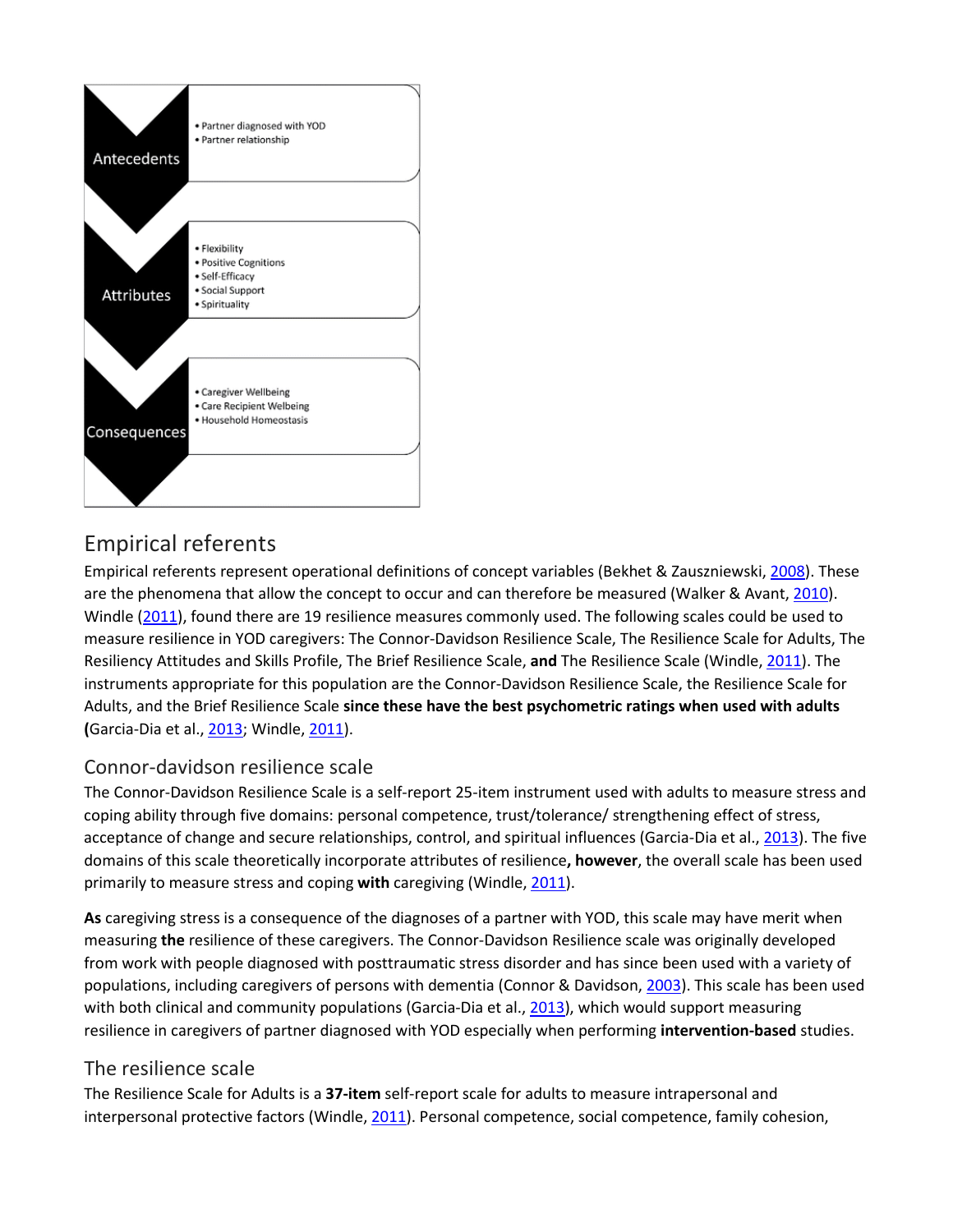social support, and personal structure are the five domains of the intrapersonal and interpersonal protective factors measured. (Garcia-Dia et al., [2013;](https://www.tandfonline.com/doi/full/10.1080/01612840.2017.1400625) Windle, [2011\)](https://www.tandfonline.com/doi/full/10.1080/01612840.2017.1400625). Garcia-Dia et al. [\(2013\)](https://www.tandfonline.com/doi/full/10.1080/01612840.2017.1400625) state that the Resilience Scale for Adults, with Cronbach's α ranging from .73 to .91, is used to measure resilience in adults more frequently than other resilience measures. This scale is based on Resiliency Theory and measures focus on the protective factors that promote adaptation (Windle, [2011\)](https://www.tandfonline.com/doi/full/10.1080/01612840.2017.1400625).

### The brief resilience scale

The Brief Resilience Scale measures resilience as recovery from stress using a **four-item** self-report survey for adults. This scale measures recovery from stress through coping ability (Garcia-Dia et al., [2013\)](https://www.tandfonline.com/doi/full/10.1080/01612840.2017.1400625). It is brief instrument that measures and individual's ability to bounce back and recover from stress specifically health related stressors (Garcia-Dia et al., [2013;](https://www.tandfonline.com/doi/full/10.1080/01612840.2017.1400625) Windle, [2011\)](https://www.tandfonline.com/doi/full/10.1080/01612840.2017.1400625).

### Case studies

Case studies are part of a concept analysis that allow for clarification of the attributes through exemplars incorporating essential features. Case studies are a venue that allow the concepts to be viewed in a social and practical context (Rodgers & Knafl, [2000\)](https://www.tandfonline.com/doi/full/10.1080/01612840.2017.1400625). These case studies help clarify the concept of resilience in caregivers of partners diagnosed with YOD.

### Model case

A model case contains all necessary attributes of a concept (Walker & Avant, [2010\)](https://www.tandfonline.com/doi/full/10.1080/01612840.2017.1400625). Mabel and Harold have been married 31 years after meeting in college. They are both 52 years old. Mabel is determined to care for her husband in their home and to find resources and services that optimize his well-being. She understands that this situation is difficult, and she will need to use different types of services and resources to provide her husband with optimal care. She is able to be *flexible* in her daily schedule. This flexibility in the schedule and in expectations allows for shifting of plans **to adapt to Harold's needs**. She is able to see humor in life as she is able to laugh at things that **do not** go as planned. Even though this diagnosis was not in the couple's life plans, Mabel believes she will manage everything successfully and finds joy and purpose in life. She has high *self-efficacy*. Mabel has hope that she can make a difference for Harold and her children. A rotation of friends come by her house daily to talk, to give Mabel an hour or more of respite, and to provide overall help as needed. She has two close friends that she can confide in regularly as they talk in person or on the phone multiple times during a week.

Positive adaption is a consequence of resilience and Mabel is adapting well to this unexpected change in the family life plans. Harold is safe, clean, fed, **and physically healthy**. Mabel plans activities to try and keep him cognitively active and to optimize his wellbeing. She has someone to spend time with Harold four times a week so she can go to the YMCA and exercise. Healthy eating habits are incorporated for both caregiver and care recipient's health and wellbeing. Mabel has rearranged the tasks of the household amongst herself and her children and built a list of resources for tasks she or her children cannot manage. She maintains that though not perfect her household has achieved a homeostatic equilibrium; this new normal has been integrated into the **family's daily life**. Her resilience has come from her *resourcefulness* to locate and use services to care for herself and her husband and her ability to be *flexible* in her schedule. Mabel is able to use *positive thinking* to reframe situations to be viewed positively. She believes she can care for her husband. Mabel has an active *social support* network. **She believes in a higher power and a higher purpose for her current challenges. It is this** *spirituality***that strengthens her.**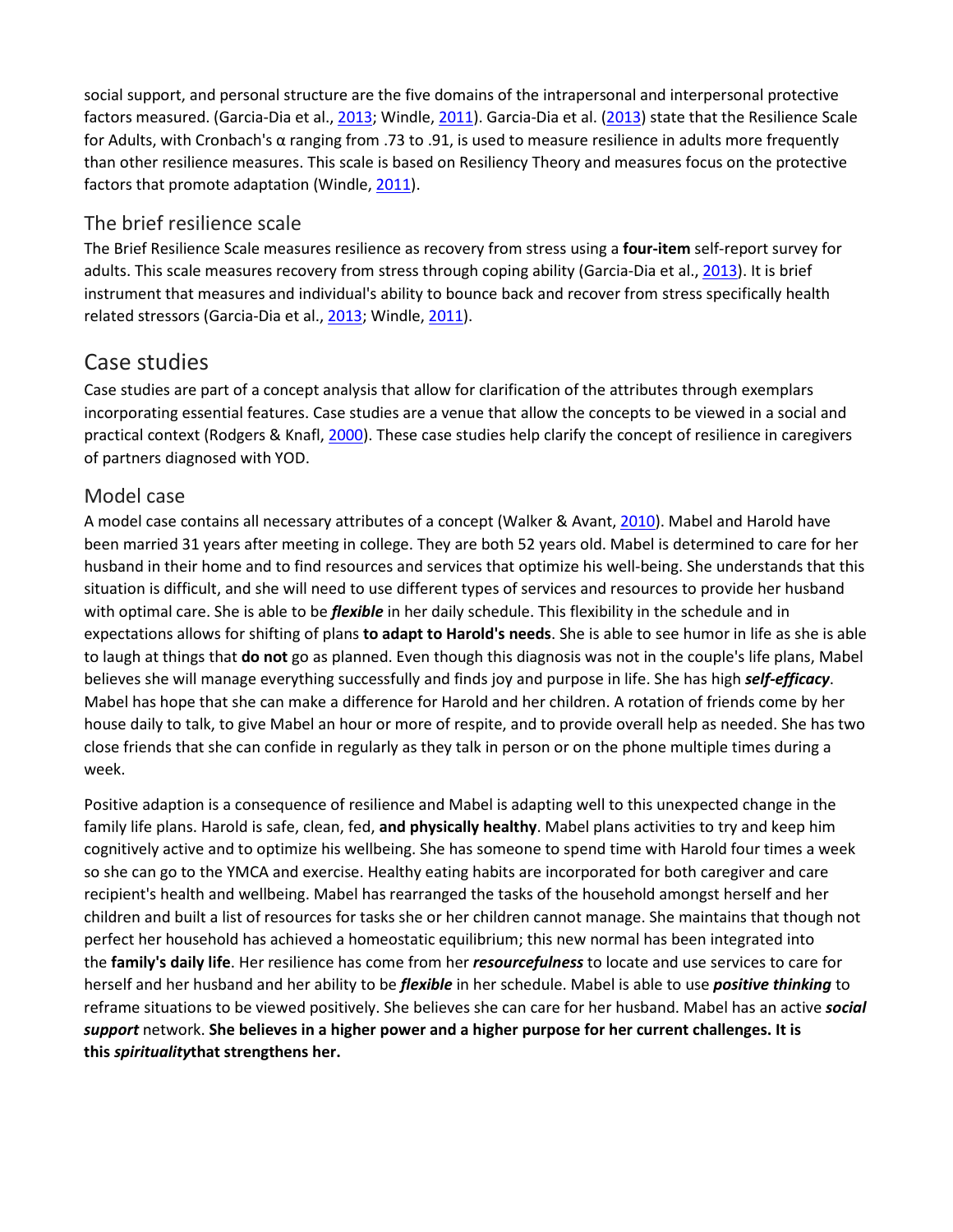### Borderline case

A borderline case is an example of the concept containing some but not all of the attributes of the concept (Walker & Avant, [2010\)](https://www.tandfonline.com/doi/full/10.1080/01612840.2017.1400625). Mabel is determined to make the best of this situation; however, she often finds herself angry with God and life. She reaches out to her friends and receives support from them. She is determined to provide the best care to her husband. **At** times, she becomes overwhelmed and depressed. Mabel is trying to keep the household functioning**, but she has days when she** wants to "give it all up". This is a borderline case since there is inconsistency in Mabel's ability to positively adapt to caregiving for husband with YOD.

### Contrary case

A contrary case is an example of a concept in which none of the attributes are present (Walker & Avant, [2010\)](https://www.tandfonline.com/doi/full/10.1080/01612840.2017.1400625). Mabel has become overwhelmed with **caregiving** and **with** the disruption in the household. She continues to allow him to drive even though the doctor has said he is no longer safe. **Mabel** complains to anyone who will listen about how unfair life is and how hard her life has become. She often questions why this is happening to her. She no longer talks with her friends. **Mabel** blames God for her misery**. She has increased her alcohol intake and has started to drink a bottle of wine every night.** Mabel is not able to demonstrate positive adaption to caregiving for her husband with YOD.

# Discussion/Conclusion

YOD is diagnosed prior to the age of 65 and can occur as early as 30 years of age, (Alzheimer's Association, [2017\)](https://www.tandfonline.com/doi/full/10.1080/01612840.2017.1400625) which creates caregiver challenges different from other those experienced by caregivers when dementia onset occurs after age 65. The challenges can include changes in financial status with loss of income and changes in child rearing and household roles. The response of the caregiver to these challenges has implications for the wellbeing of the caregiver, care recipient, and household. Positive adaptation, as evidenced by caregiver wellbeing, care recipient wellbeing, and household homeostasis, is the result of resilience exemplified in the attributes of flexibility, positive thinking, self-efficacy, resourcefulness, social support, and spirituality.

Recent systematic reviews by Petriwskyj, Parker, O'Dwyer, Moyle, and Nucifora [\(2016\)](https://www.tandfonline.com/doi/full/10.1080/01612840.2017.1400625) and Richardson et al. [\(2016\)](https://www.tandfonline.com/doi/full/10.1080/01612840.2017.1400625), **support the need for interventional studies that address caregiver resources.**Understanding resilience as it appears in carers of YOD is important in building interventional studies. Through the identification of essential attributes, interventions can be designed that enhance and support attributes and may increase wellbeing for both caregiver and care recipient. Maximizing caregiver resilience has significant potential clinical implications.

# Limitations

A search of literature, while extensive, is not exhaustive. The literature review included only articles in English and articles that were in **peer-reviewed, professional journals**. Critical articles may have been missed that were not available in English. Similarly, popular literature that was not included could have offered insight into the caregiver role from a caregiver perspective.

# Future considerations

More research is needed to better support caregivers of a partner diagnosed with YOD as their circumstances are different from other dementia caregivers. Empirical research is necessary to measure the interventions thought to enhance attributes of resilience. Future research should also include differentiating resources needed by caregivers related to stage of disease.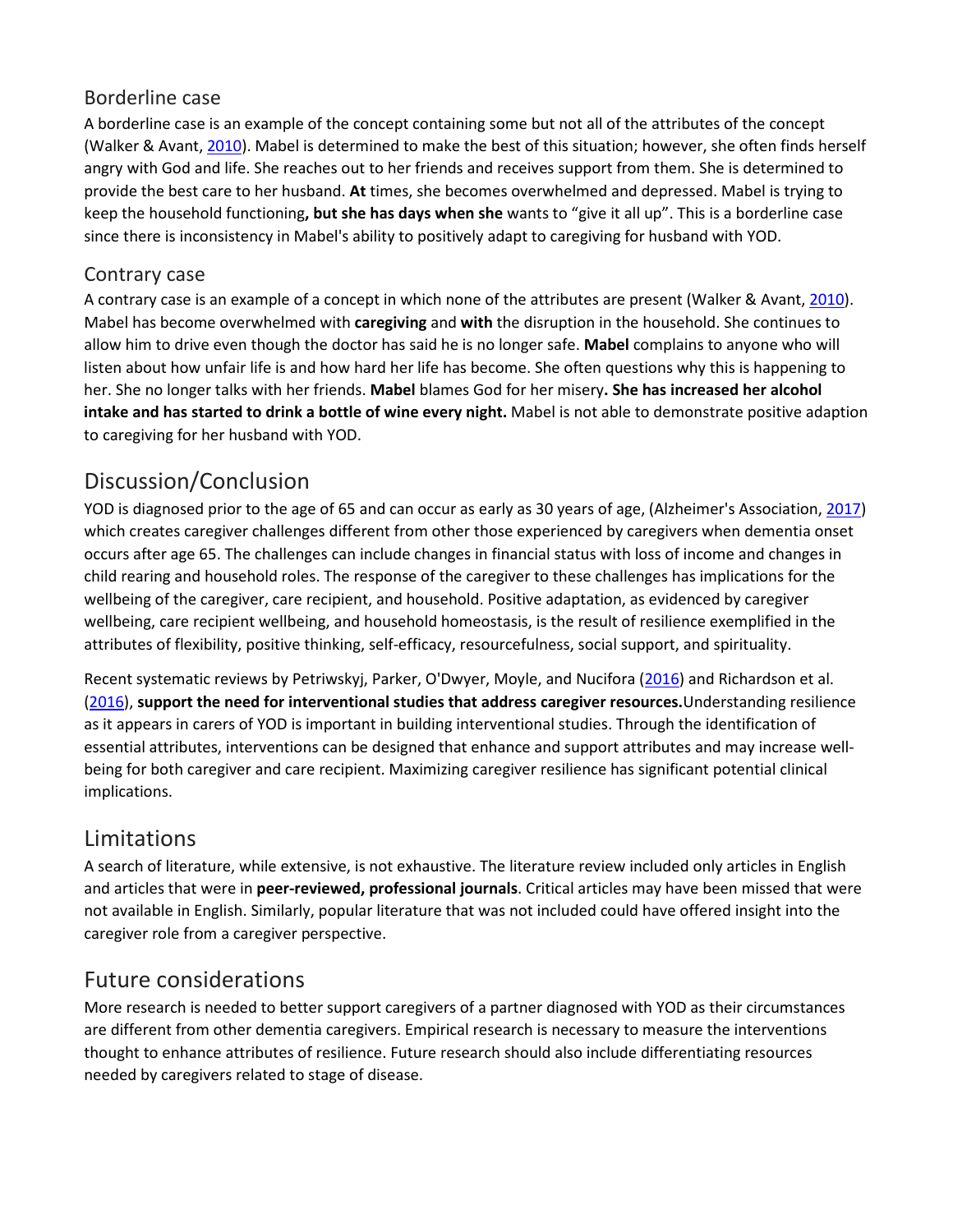# References

Alzheimer's Association. (2017). *2017 Alzheimer's disease facts and figures*[.www.alz.org.](http://www.alz.org/)

- Alzheimer's Association. (2006). *Early-onset dementia: A national challenge, a future crisis*. Washington, D.C.: Alzheimer's Association.
- American Psychological Association. (2014). *The road to resilience*.Washington, DC: American Psychological Association. Retrieved fro[mhttp://www.apa.org/helpcenter/road-resilience.aspx.](http://www.apa.org/helpcenter/road-resilience.aspx)

American Psychiatric Association. (2013). *Diagnostic and statistical manual of mental disorders* (5th edition). Arlington, Va: American Psychiatric Publishing.

- Aria, A., Matsumoto, T., Ikeda, M., & Aria, Y. (2007). Do family carers perceive more difficulty when they look after patients with early onset dementia compared to those with late onset dementia? *International Journal of Geriatric Psychiatry*, *22*(12), 1255–1261. doi: 10.1002/gps.1935
- Bekhet, A. K., & Zauszniewski, J. (2008). Theoretical substruction illustrated by the theory of learned resourcefulness. *Research and Theory for Nursing Practice*, *22*(8), 205–214. doi: 10.1891/1541- 6577.22.3.205.
- Bekhet, A., & Zauszniewski, J. (2013). Measuring Use of Positive Thinking Skills Scale: Psychometric testing of a new scale. *Western Journal of Nursing Research*, *35*(8), 1074–1093. doi: 10.1111/j.1447- 0349.2012.00877.x
- Bonanno, G. A., Westphal, M., & Mancini, A. D. (2011). Resilience to loss and potential trauma. *Annual Review of Clinical Psychology*, *7*, 511–535. doi:10.1146/annurev-clinpsy-032210-104526
- Brookmeyer, R., Exans, D., Hebert, L., Langa, K., Heeringa, S., Plassman, B., & Kukull, W. (2011). National estimates of prevalence of Alzheimer's disease in the United States. *Alzheimer's and Dementia*, *7*(1), 61– 73. doi:10.1016/j.jalz.2010.11.007
- Cabanyes Truffino, J. (2010). Resilience: An approach to the concept.*Revista de Psiquiartia y Salud Mental*, *3*(4), 145–151. doi:10.1016/S2173\*5050(10)70024-8
- Cabote, C. J., Bramble, M., & McCann, D. (2015). Family caregivers' experiences with caring for a relative with young onset dementia: A qualitative systematic review. *Journal of Family Nursing*, *21*(3), 443–468. doi:10.1177/1074840715573870.
- Cherry, M. G., Salmon, P., Dickson, J. M., Powell, D., & Sikdar, S. (2013).Factors influencing the resilience of carers of individuals with dementia.*Reviews in Clinical Gerontology*, *23*(4), 251–266. doi:10.1017/S0959259813000130
- Connor, K. M., & Davidson, J. R. T. (2003). Development of a new resilience scale: The Connor-Davidson resilience scale (CD-RISC). *Depression and Anxiety*, *18*, 76–82. doi: 10.1002/da.10113/full
- Crimmins, E., Kim, J., Langa, K., & Weir, D. (2011). Assessment of cognition using surveys and neuropsychological assessment: The healthy retirement study and the aging demographics and memory study. *Journal of Gerontology Series B: Psychological Sciences and Social Sciences*,*66*(Supplement i), i162–i171. doi: 10.1093/geronb/grb048,
- Deist, M., & Greeff, A. P. (2015). Resilience in families caring for a family member diagnosed with dementia. *Educational Gerontology*, *41*(2), 93–105. doi: 10.1080/03601277.2014.942146
- Ducharme, F., Kergoat, M., Antoine, P., Pasquier, F., & Coulombe, R. (2013).The unique experience of spouses in early-onset dementia. *The American Journal of Alzheimer's Disease and other Dementias*, *28*(6), 634– 641. doi:10.1177/1533317513494443
- Ducharme, F., Kergoat, M., Antoine, P., Pasquier, F., & Coulombe, R. (2014).Caring for Individuals with earlyonset dementia and their family caregivers: The perspective of health care professionals. *Advances in Alzheimer's Disease*, *3*, 33–43. doi: 10.4236/aad.2014.31005
- Dyer, J., & Minton McGuiness, T. (1996). Resilience: Analysis of the concept.*Archives of Psychiatric Nursing*, *X*(5), 276–282. doi: 0883-9417/96/1005-0003\$3.00/0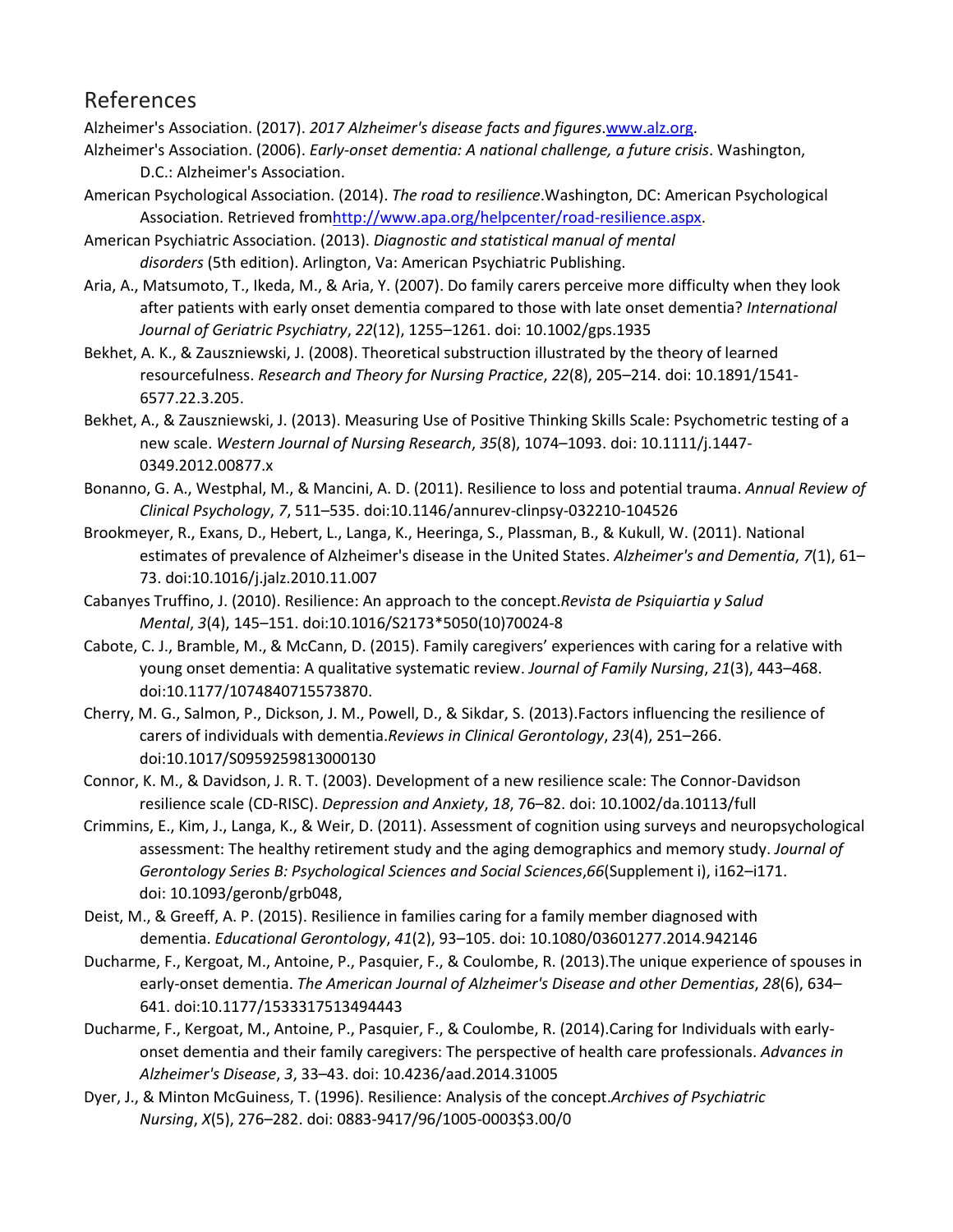Earvolino-Ramirez, M. (2007). *Resilience: A concept analysis*. *Nursing Forum*,*42*(2), 73–82. doi: 10.1111/j.1744- 6198.2007.x

Fawcett, J. (1999). *The Relationship of Theory and Research* (3rd ed.).Philadelphia: F. A. Davis Company.

Flach, F. F. (1997). *Resilience: How to bounce back when the going gets rough*.New York: Hatherleigh Press.

- Fletcher, D., & Sarkar, M. (2013). Psychological resilience: A review and critique of definitions, concepts, and theory. *European Psychologist*, *18*(1),12–23. doi: 10.1027/1016-9040/a000124
- Flynn, R., & Mulcahy, H. (2013). Early onset dementia: The impact on family care-givers. *British Journal of Community Nursing*, *18*(12), 598–606. doi:10.1177/1471301216661427
- Garcia-Dia, M. J., DiNapoli, J. M., Garcia-Ona, L., Jakubowski, R., &O'Flaherty, D. (2013). Concept analysis: Resilience. *Archives of Psychiatric Nursing*, *27*, 264–270. doi: 10.1016/j.apnu.2013.07.003
- Gaugler, J., Kane, R. L., & Newcomer, R. (2007). Resilience and transitions from dementia caregiving. *Journal of Gerontology*, *62B*(1), 38–44.doi:10.11569/3202&rep=rep1
- Gibson, A. K., Andersen, K. A., & Acocks, S. (2014). Exploring the service and support needs of families with earlyonset Alzheimer's disease.*American Journal of Alzheimer's Disease and Other Dementias*, *29*(7), 596– 600. doi: 10.1177/1533317514558160
- Gillespie, B., Chaboyer, W., & Wallis, M. (2007). Development of a theoretically derived model of resilience through concept analysis.*Contemporary Nurse*, *25*, 124–135. doi: 10.5555/conu.2007.25.1-2.124
- Hendrick, A. S., & Young, S. (2013). Working the 'spaces' between policy and practice: The contributions offered by resilience theory and action research. *Child & Family Social Work*, *18*, 179–188. doi: 10.1111/j.1365- 2206.2011.00819x
- Herrman, H., Stewart, D., Diaz-Granados, N., Berger, E., Jackson, B., & Yuen,T. (2011). What is resilience. *The Canadian Journal of Psychiatry*, *56*(5), 258–265. doi:10.1177/070674371105600504
- Kaiser, S., & Panegyres, P. (2007). The psychosocial impact of young onset dementia on spouses. *American Journal of Alzheimer's disease and Other Dementias*, *21*(6), 398–402. doi: 10.1177/1533317506293259
- Lindauer, A., & Harvath, T. A. (2014). Pre-death grief in the context of dementia caregiving: A concept analysis. *Journal of Advanced Nursing*,*70*(10), 2196–2207. doi: 10.1111/jan.12411
- Lockeridge, S., & Simpson, J. (2013). The experience of caring for a partner/spouse with young onset dementia: How younger carers cope.*Dementia*, *12*(5), 635–651. doi:10.1177/1471301212440873
- Luther, S. S., & Cicchetti, D. (2000). The construct of resilience: Implications for interventions and social policies. *Development and Psychology*, *12*, 857–885. doi: 10.1017/S0954579400004156
- Mausbach, B.T., Chattillion, E. A., Roepke, S. K., Patterson, T. L., & Grant, I.(2013). A comparison of psychosocial outcomes in elderly Alzheimer caregivers and noncaregivers. *American Journal of Geriatric Psychiatry*,*21*(1), 5–13. doi:10.1097/JGP.0b013e31824472d5
- McAllister, M., & McKinnon, J. (2009). The importance of teaching and learning resilience in the health discipline: A critical review of the literature. *Nurse Educator Today*, *29*, 371–379. doi:10.1016/j.nedt.2008.10.011
- MetLife Mature Market Institute. (2006). *The MetLife study of Alzheimer's disease: The caregiving experience*. www.maturemarketinstitute.com.
- National Alliance for Caregiving and AARP. (2009). *Caregiving in the US*.Unpublished data analyzed under contract for the Alzheimer's Association.
- Nichols, K. R., Fam, D., Cook, C., Pearce, M., Elliot, G., Baago, S., Rockwood,K., & Chow, T. W. (2013). When dementia is in the house: Needs assessment survey for young caregivers. *The Canadian Journal of Neurological Sciences*, *40*, 21–28. doi: 10.1017/S0317167100012907
- O'Rourke, N., Kupferschmidt, A., Claxton, A., Smith, J., Chappell, N., &Beattie, B. (2010). Psychological resilience predicts depressive symptoms among spouse of persons with Alzheimer's disease overtime. *Aging and Mental Health*, *14*(8), 984–993. doi: 10.1080/13607863.2010.501063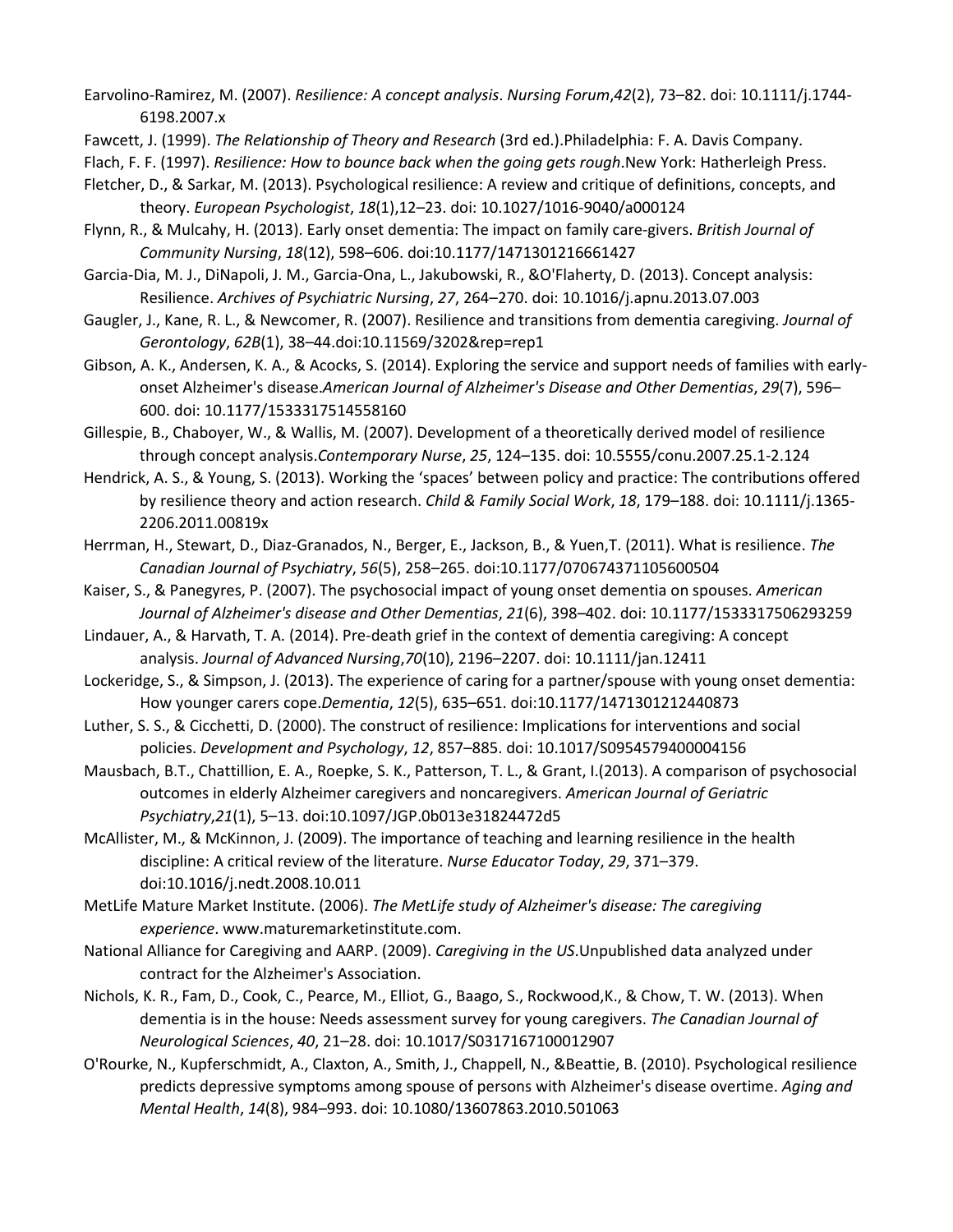- Paun, O., Farran, C. J., Fogg, L., Loukissa, D., Thomas, P. E., & Hoyem, R.(2015). A chronic grief intervention for dementia family caregivers in long-term care. *Western Journal of Nursing Research*, *37*(1), 6–27. doi:10.1177/0193945914521040
- Petriwskyj, A., Parker, D., O'Dwyer, S., Moyle, W., & Nucifora, N. (2016).Interventions to build resilience in family caregivers of people living with dementia: A comprehensive systematic review. *JBI Database of Systematic Reviews and Implementation Reports*, *14*(6), 238–273. doi: 10.11124/JBISRIR-2016-002555.
- Plassman, B. L., Langa, K. M., Fischer, G. G., Heeringa, S. G., weir, D. R., &Ofstedal, M. B. (2007). Prevalence of dementia in the United States: The aging, demographics, and memory study. *Neuroepidemiology*, *29*(1- 2), 125–132. doi: 10.11610/2426
- Richardson, A., Pedley, G., Pelone, F., Akhtar, F., Chang, J., Muleya, W., &Greenwood, N. (2016). Psychosocial interventions for people with young onset dementia and their carers: A systematic review. *International Psychogeriatrics*, *28*(9), 1441–1454. doi: 10.1017/s1041610216000132
- Richardson, G. E. (2002). The metatheory of resilience and resiliency.*Journal of Clinical Psychology*, *58*, 307–321. doi: 10.1002/jclp.10020
- Rodgers, B., & Knafl, K. (2000). *Concept Development in Nursing: Foundations, Techniques, and Applications* (2nd Edition). Philadelphia: W.B. Saunders.
- Rosenbaum, M. (1990). *Learned Resourcefulness on Coping Skills, Self-control, and Adaptive Behavior*. New York, NY: Springer.
- Ross, L., Holliman, D., & Dixon, D. (2008). Resiliency in family caregivers.*Journal of Gerontological Social Work*, *40*(3), 81–96. doi:10.1300/J083v40n0307
- Rutter, M. (1985). Resilience in the face of adversity: Protective factors and resistance to psychiatric disorder. *British Journal of Psychiatry*, *147*, 598–611. doi: 10.1192/bjp.147.6.598
- Schulz, R., Belle, S. R., Czaja, S. J., McGinnis, K. A., Stevens, A., & Zhang, S.(2004). Long-term care placement of dementia patients' and caregiver health and well-being. *Journal of American Medical Association*, *292*, 961–967. doi: 10.11574/9986&rep=rep1&type
- Selby, D., Seccaraccia, D., Huth, J., Kurrpa, K., & Fitch, M. (2016). A qualitative analysis of a health care professional's understanding and approach to management of spiritual distress in an acute care setting.*Journal of Palliative Medicine*, *19*(11), 1197–1205. doi:10.1089/jpm.2016.0135
- Semiatin, A. M., & O'Connor, M. K. (2012). The relationship between self-efficacy and positive aspects of caregiving in Alzheimer's disease caregivers. *Aging and Mental Health*, *16*(6), 683–688. doi:10.1080/13607863.2011.651437
- Southwick, S. M., Bonanno, G. A., Masten, A. S., Panter-Brick, C., & Yehuda,R. (2014). Resilience definitions, theory, and challenges: Interdisciplinary perspectives. *European Journal of Psychotraumatology*, *5*, 1–14. doi:10.3402/ejpt.v5.25338
- Tusaie, K., & Dyer, J. (2004). Resilience: A historical review of the construct.*Holistic Nursing Practice, 2*, 3–8. University of Michigan – Institute for Social Research. *Health and retirement study: Aging in the 21st century – challenges and opportunities for Americans*. Retrieved fro[mhttp://hrsonline.isr.umich.edu/sitedocs/databook/inc/pdf/HRS-Aging-in-the-21St-](http://hrsonline.isr.umich.edu/sitedocs/databook/inc/pdf/HRS-Aging-in-the-21St-Century.pdf?_ga=1.48759008.790258965.1486068924)[Century.pdf?\\_ga=1.48759008.790258965.1486068924](http://hrsonline.isr.umich.edu/sitedocs/databook/inc/pdf/HRS-Aging-in-the-21St-Century.pdf?_ga=1.48759008.790258965.1486068924)
- van Vliet, D., de Vugt, M. E., Bakker, C., Koopmans, R. T. C.M., & Verhey, F. R. J. (2010). Impact of early onset dementia on caregivers: A review.*International Journal of Geriatric Psychiatry*, *25*, 1091–1100. doi:10.1002/gps.2439
- von Kanel, R., Dimsdale, J. E., Mills, P. J., Ancoli-Isreal, S., Patterson, T. L., &Mausback, B. T. (2006). Effect of Alzheimer caregiving stress and age on frailty markers interleukin-6, C-reactive protein, and Ddimer. *Journal of Gerontology: Medical Science*, *61A*(9), 963–969. doi:10.11543/6262&rep=reo1
- Wald, J., Taylor, S., & Asmundson, G. (2006). *Literature review if concepts: Psychological resiliency*. Toronto, ON: Defense R & D Canada.